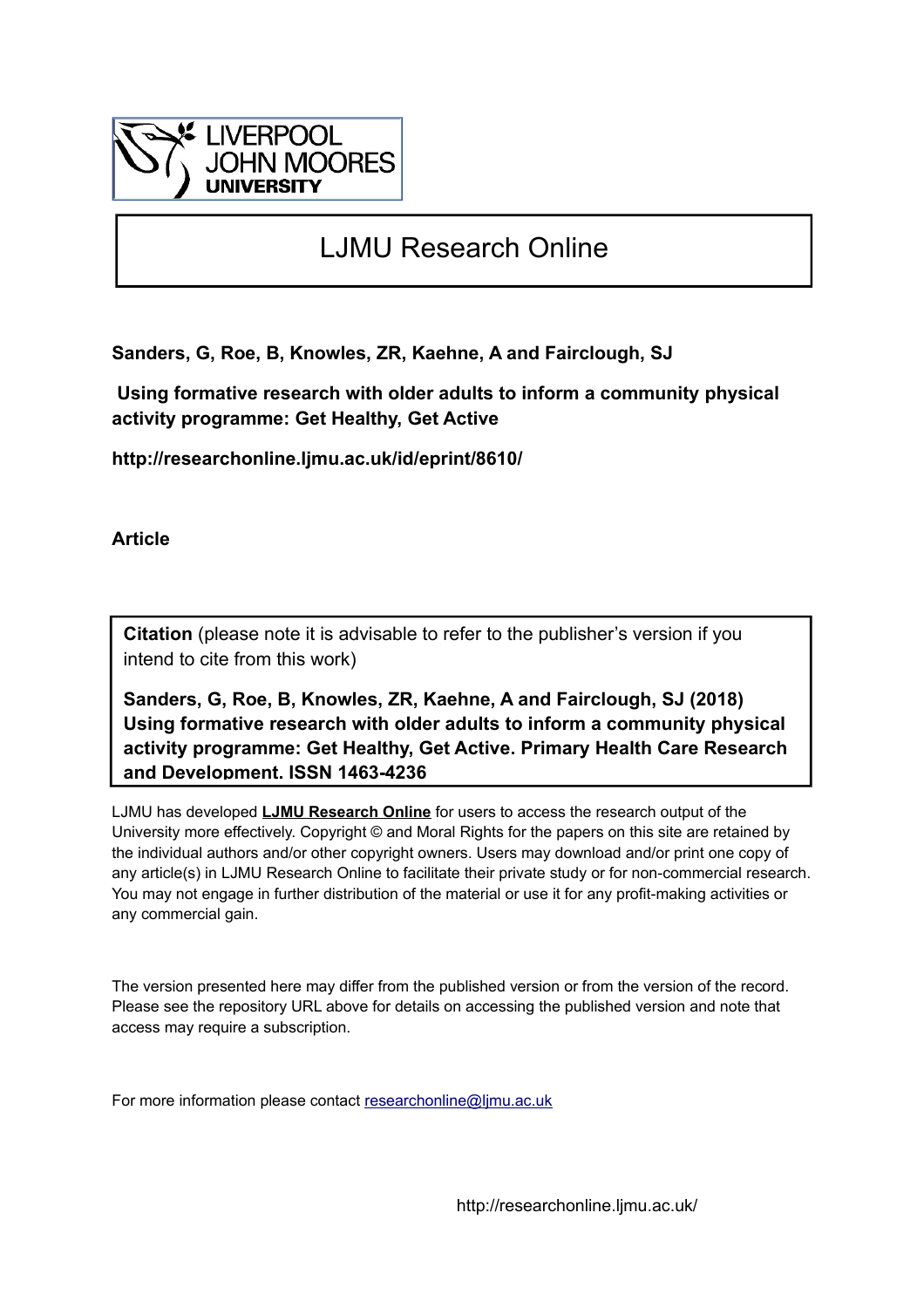| $\mathbf{1}$   |                                                                                                                                 |
|----------------|---------------------------------------------------------------------------------------------------------------------------------|
| $\overline{2}$ | Using formative research with older adults to inform a community physical activity programme: Get                               |
| 3              | Healthy, Get Active                                                                                                             |
| $\frac{4}{5}$  |                                                                                                                                 |
| 6              | George J. Sanders <sup>1</sup> , Brenda Roe <sup>2,3</sup> , Zoe R. Knowles <sup>4</sup> , Axel Kaehne <sup>2</sup> , Stuart J. |
| 7              | Fairclough <sup><math>1,5</math></sup> .                                                                                        |
| 8<br>9         | Edge Hill University.                                                                                                           |
| 10<br>11       | <b>Author Note</b>                                                                                                              |
| 12             | <sup>1</sup> Physical Activity and Health Research Group, Department of Sport and Physical Activity, Edge Hill                  |
| 13             | University, Ormskirk, UK                                                                                                        |
| 14             | <sup>2</sup> Faculty of Health & Social Care, Edge Hill University, UK                                                          |
| 15             | <sup>3</sup> Personal Social Services Research Unit, University of Manchester, UK                                               |
| 16             | <sup>4</sup> The Research Institute for Sport and Exercise Sciences, Liverpool John Moores University, UK                       |
| 17             | <sup>5</sup> Department of Physical Education and Sports Sciences, University of Limerick, Ireland                              |
| 18             |                                                                                                                                 |
| 19             | Corresponding author: George J. Sanders, Department of Sport and Physical Activity, Edge Hill                                   |
| 20             | University, St Helens Road, Ormskirk, L39 4QP, United Kingdom. Telephone: 01695 657 344 Email:                                  |
| 21             | george.sanders2@go.edgehill.ac.uk                                                                                               |
| 22             |                                                                                                                                 |
| 23             | Edge Hill University institutional ethical approval number: # SPA-REC-2015-329                                                  |
| 24             |                                                                                                                                 |
| 25             | Word count: 5299 (excluding title page, abstract, references, and figures)                                                      |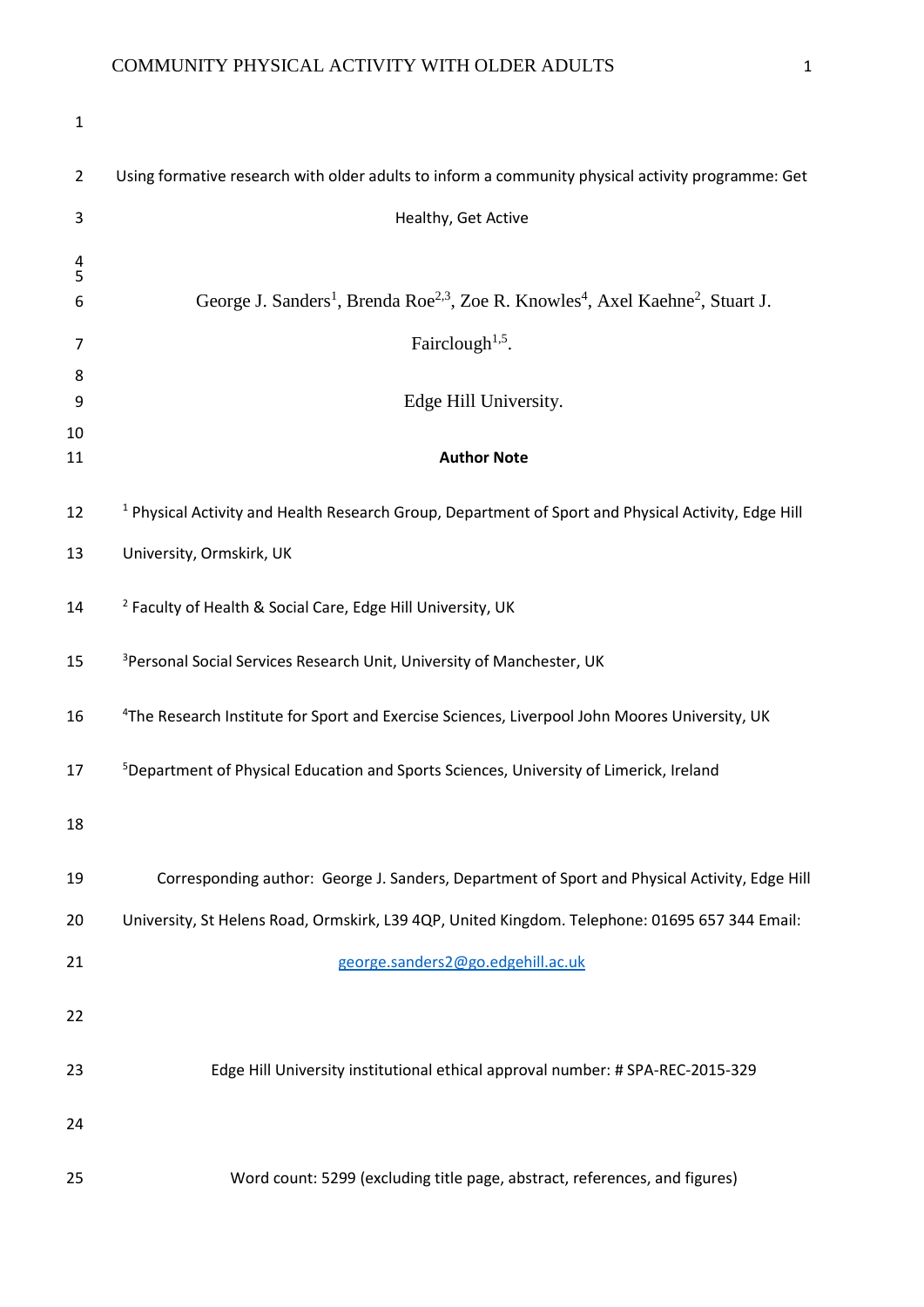| 26       |                                                                                    |
|----------|------------------------------------------------------------------------------------|
| 27       |                                                                                    |
| 28       |                                                                                    |
| 29       |                                                                                    |
| 30       |                                                                                    |
| 31       |                                                                                    |
| 32       |                                                                                    |
| 33       |                                                                                    |
| 34       |                                                                                    |
| 35       |                                                                                    |
| 36       | Using formative research with older adults to inform a community physical activity |
| 37       | programme: Get Healthy, Get Active                                                 |
| 38       |                                                                                    |
| 39       |                                                                                    |
|          |                                                                                    |
| 40       |                                                                                    |
| 41       |                                                                                    |
| 42       |                                                                                    |
| 43       | Word count: 5299 (excluding title page, abstract, references, and figures)         |
| 44       |                                                                                    |
|          |                                                                                    |
| 45       |                                                                                    |
| 46<br>47 |                                                                                    |
|          |                                                                                    |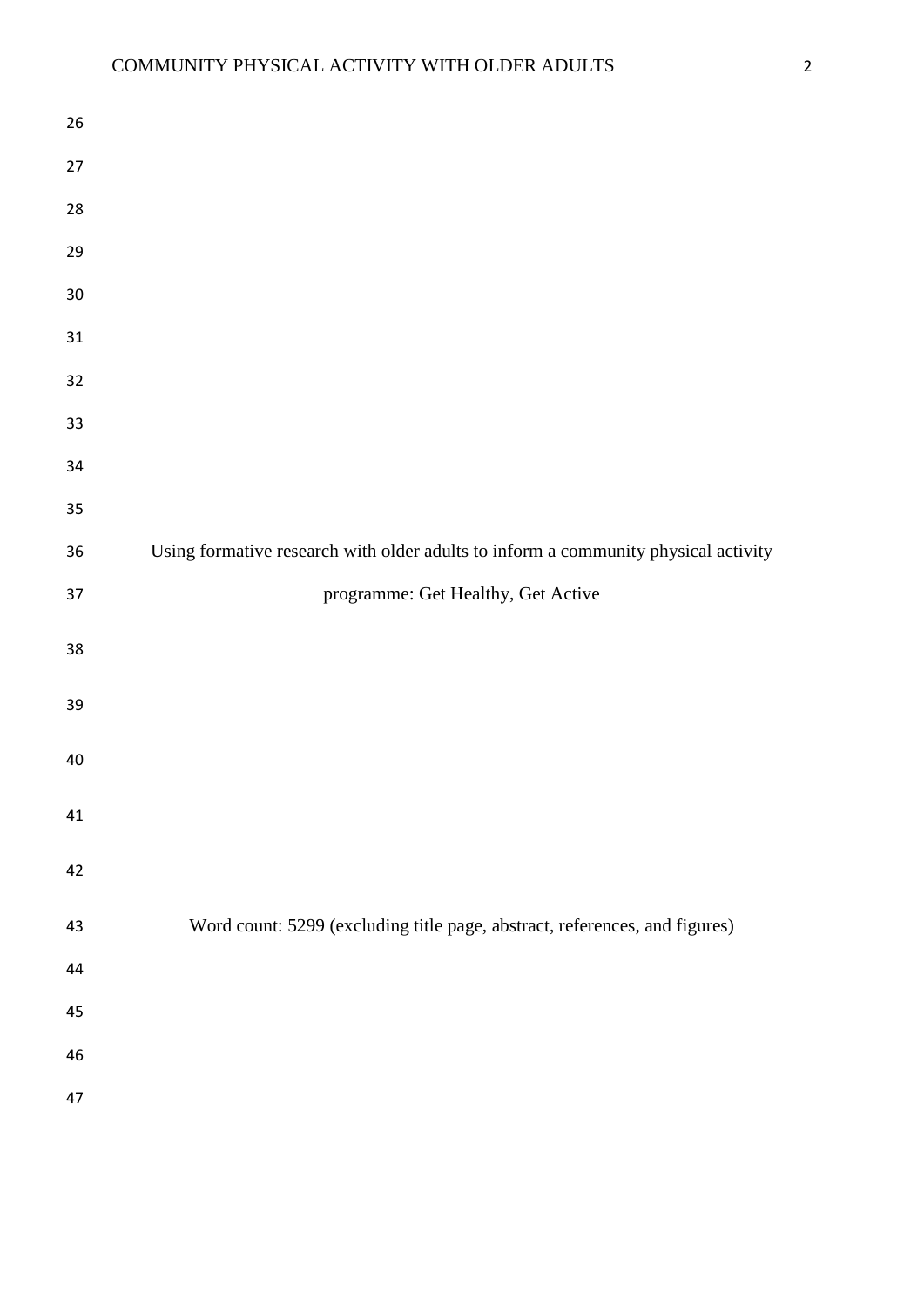*Aim:* The purpose of this formative study was to explore current knowledge and attitudes towards physical activity, as well as perceived barriers, facilitators and opportunities for physical activity participation among older adults living in the community. The findings have subsequently informed the design, delivery and recruitment strategies of a local community physical activity intervention programme which forms part of Sport England's national *Get Healthy, Get Active* initiative.

**Abstract**

 *Background*: There is a growing public health concern regarding the amount of time spent in sedentary and physical activity behaviours within the older adult population.

 *Methods*: Between March and June 2016, 34 participants took part in one of six focus groups as part of a descriptive formative study. A homogenous purposive sample of 28 community dwelling white, British older adults (six male), aged 65-90 years (M=78, SD=7 years) participated in one of five focus group sessions. An additional convenience pragmatic sub- sample of six participants (three male), aged 65-90 years (M=75, SD=4 years), recruited from an assisted living retirement home participated in a sixth focus group. Questions for focus groups were structured around the PRECEDE stage of the PRECEDE-PROCEDE model of health programme design, implementation, and evaluation. Questions addressed knowledge, attitudes and beliefs towards physical activity, as well as views on barriers and opportunities for physical activity participation. All data were transcribed verbatim. Thematic analysis was then conducted with outcomes represented as pen profiles.

 *Findings:* Consistent views regarding both the potential physical and psychosocial benefits of physical activity were noted regardless of living status. The themes of, opportunities and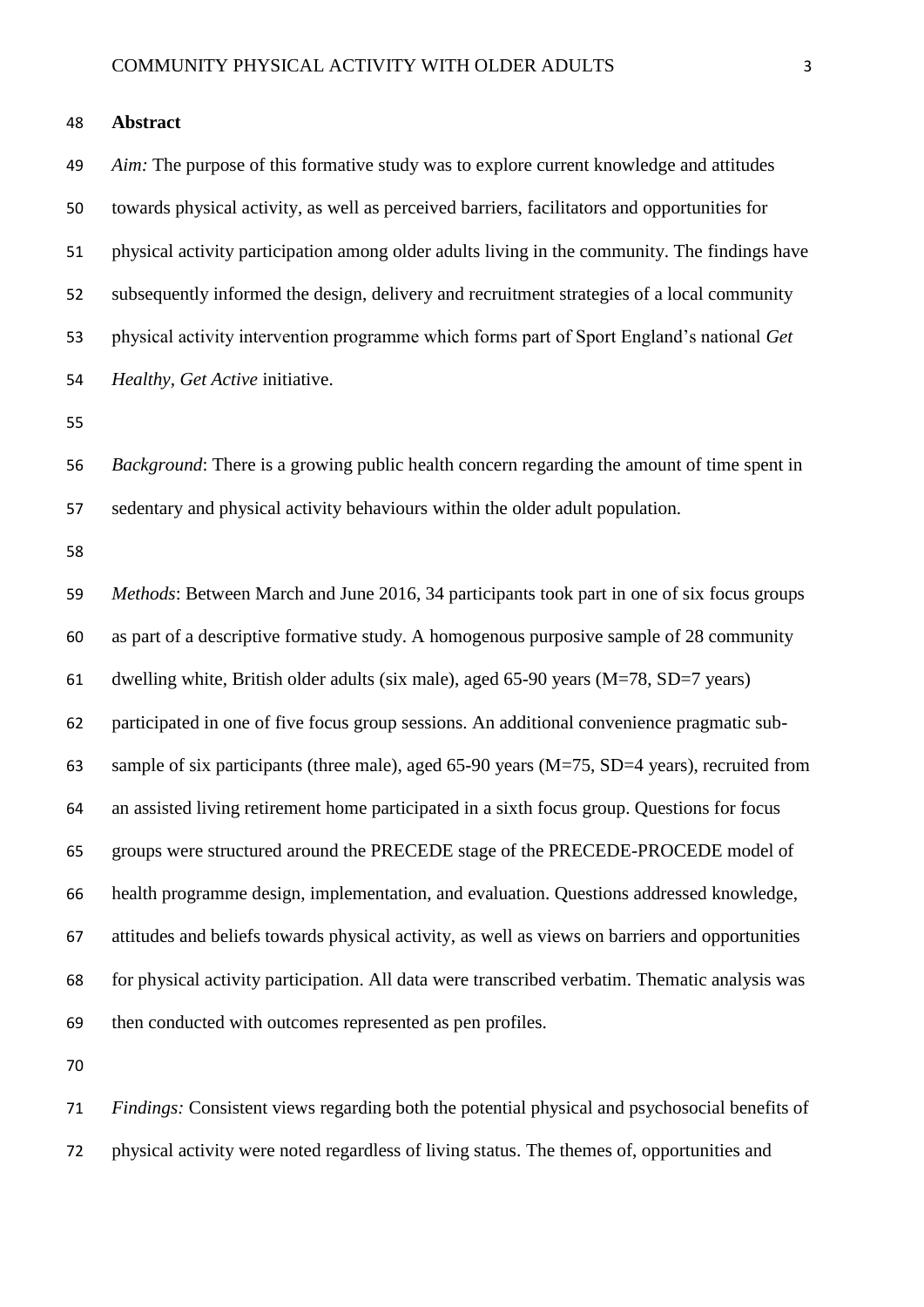| 73 | awareness for physical activity participation, cost, transport, location and season/weather  |
|----|----------------------------------------------------------------------------------------------|
| 74 | varied between participants living in an assisted living retirement home and community       |
| 75 | dwelling older adults. Further comparative research on the physical activity requirements of |
| 76 | older adults living in assisted living versus community settings are warranted.              |
| 77 |                                                                                              |
| 78 | [Abstract word count: 300]                                                                   |
| 79 |                                                                                              |
|    |                                                                                              |
| 80 | Keywords: Ageing; Focus Groups; Formative; Physical Activity; Community groups;              |
| 81 | Primary care                                                                                 |
| 82 |                                                                                              |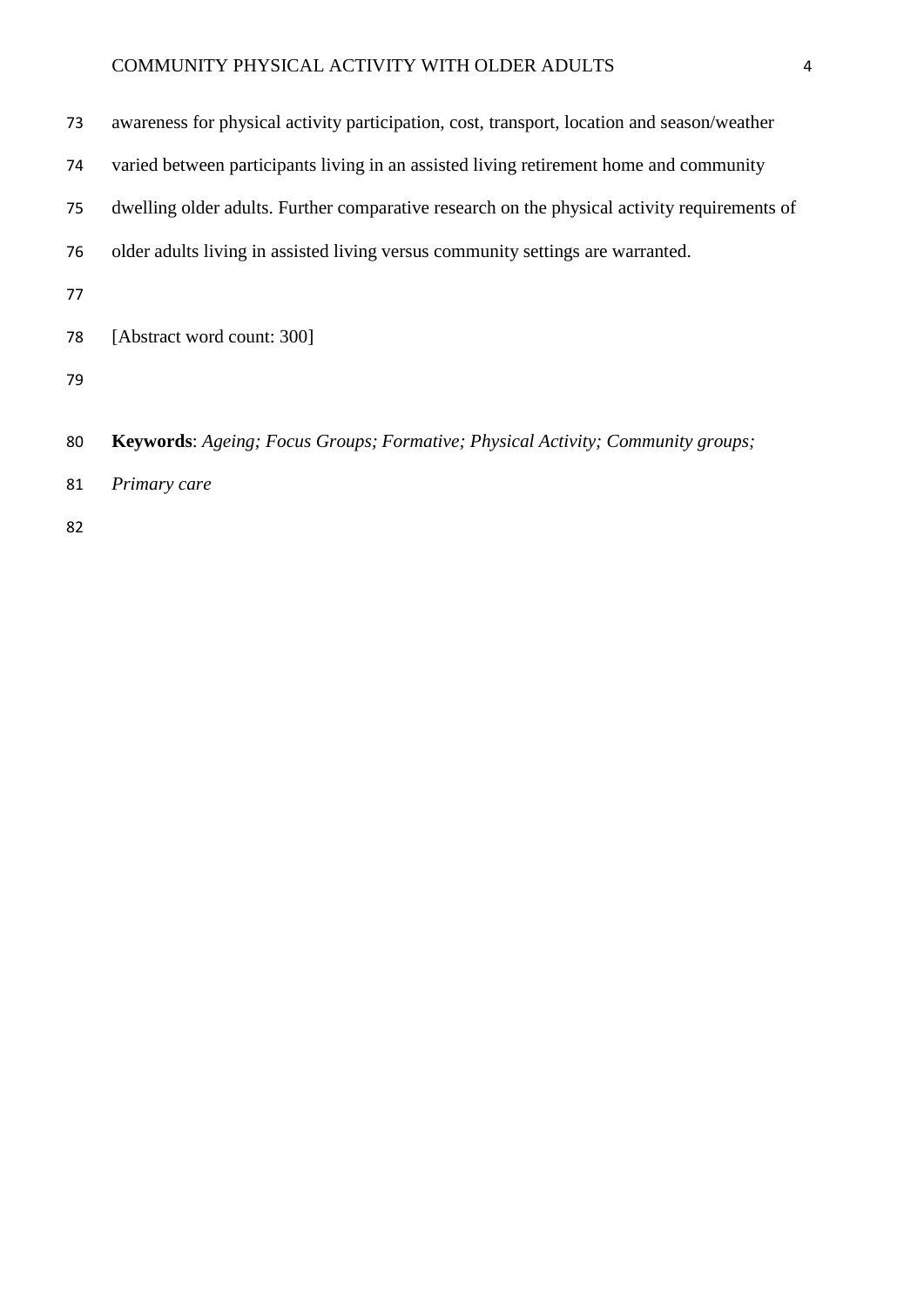#### **Introduction**

 In the United Kingdom (UK) there are over 11 million older adults aged 65 years and over who make up 18 per cent of the population (UK Office for National Statistics, 2017). Aligning with the United States (US) and other developed countries (United Nations, 2015) this proportion is projected to increase to at least 24 per cent by 2039 (UK Office for National Statistics, 2017). Although prolongation of life remains an important public health goal, of even greater significance is that extended life should involve preservation of the capacity to live independently, function well and quality of life (Rejeski *et al.,* 2013). The purpose of this formative descriptive study was to explore current knowledge and attitudes towards physical activity (PA), as well as perceived barriers, facilitators and opportunities for PA participation among older adults living in the community. The findings were used to inform the design, delivery, and recruitment strategies of an ongoing three-year community PA intervention project, *Get Healthy, Get Active* (GHGA), which forms part of Sport England's national GHGA programme (Sport England, 2012).

#### **Background**

 Guidelines issued by the UK Chief Medical Officers and the US Surgeon Generals 100 recommend that older adults ( $\geq$ 65 years) engage in at least 150 minutes of moderate (or 75 minutes of vigorous) PA per week in bouts of at least 10 minutes, with muscle-strengthening and balance activities included on at least two of those days (Department of Health, 2011; Centers for Disease Control and Prevention (CDC), 2015). Despite the recognised evidence base for the benefits of regular PA (CDC, 2015; Reid and Foster, 2017; World Health Organization (WHO), 2017), objective summaries of PA levels among older adults show that only 15 per cent of males and 10% of females within the UK, and 9.5% of males and 7% of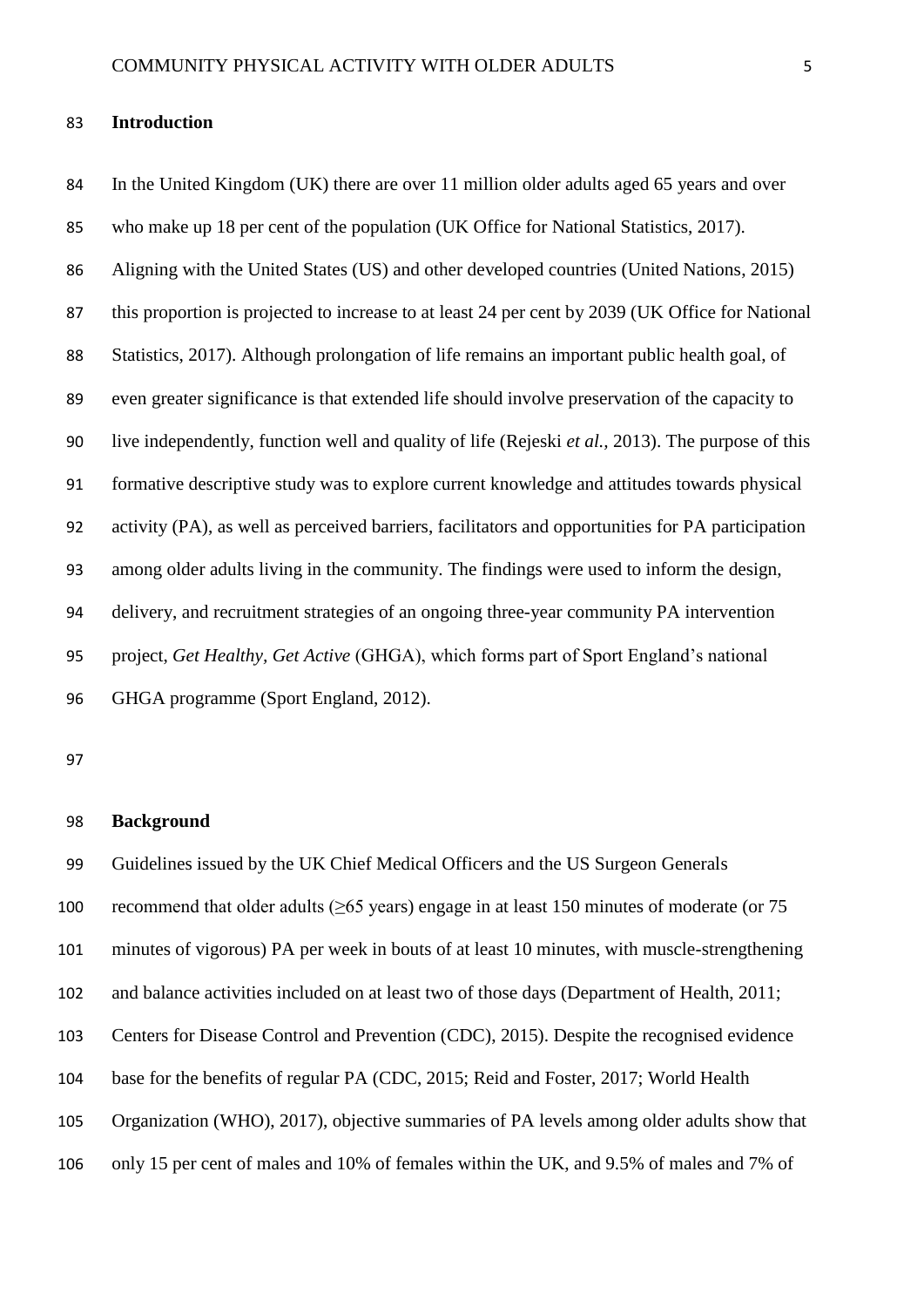females within the US meet the recommended PA guidelines (Tucker, Welk and Beyler,

2011; Jefferis *et al.,* 2014). Given that current PA guidelines remain the same for both adults

109 (18-64 years) and older adults ( $\geq$ 65 years), such high levels of inactivity suggests that PA

guidelines appear too demanding for the latter population (Booth and Hawley, 2015).

 Accumulating evidence suggests that prolonged and continuous bouts of sedentary behaviours (SB; defined as waking behaviours in a sitting, reclining or lying posture with energy expenditure ≤1.5 metabolic equivalents (Tremblay *et al.,* 2017)) have similar physical (e.g., premature mortality, chronic diseases and all-cause dementia risk) and psychosocial (e.g., self-perceived quality of life, wellbeing and self-efficacy) risk factors to that of physical inactivity (Wilmot *et al.,* 2012; Edwards and Loprinzi, 2016; Falck, Davis and Liu-Ambrose, 2016; Kim, Im and Choi, 2016). In fact, SB is now an identifiable risk factor independent of other PA behaviours (Tremblay *et al.,* 2017). Spending on average 80% of their time in a seated posture, and with 67% being sedentary for more than eight and a half hours per day (Shaw *et al.,* 2017), older adults are the most sedentary segment of society and seldom engage in moderate-to-vigorous PA (Chastin *et al.,* 2017).

 Several social (e.g., social awkwardness and peer/family support), behavioural (e.g., ageing stereotypes and lack of time), physical (e.g., improved balance and flexibility), and environmental (e.g., transport and neighbourhood safety) correlates of PA among older adults have been noted in recent formative (Schijndel‐ Speet *et al.,* 2014; Banerjee *et al.,* 2015) and qualitative research (Franco *et al.,* 2015; Devereux-Fitzgerald *et al.,* 2016; Phoenix and Tulle, 2017). Such findings are a first step in enabling policymakers and healthcare professionals to implement effective PA interventions and promote active ageing (Franco *et al.,* 2015). Given the potential benefits associated with PA outlined, such interventions have the potential to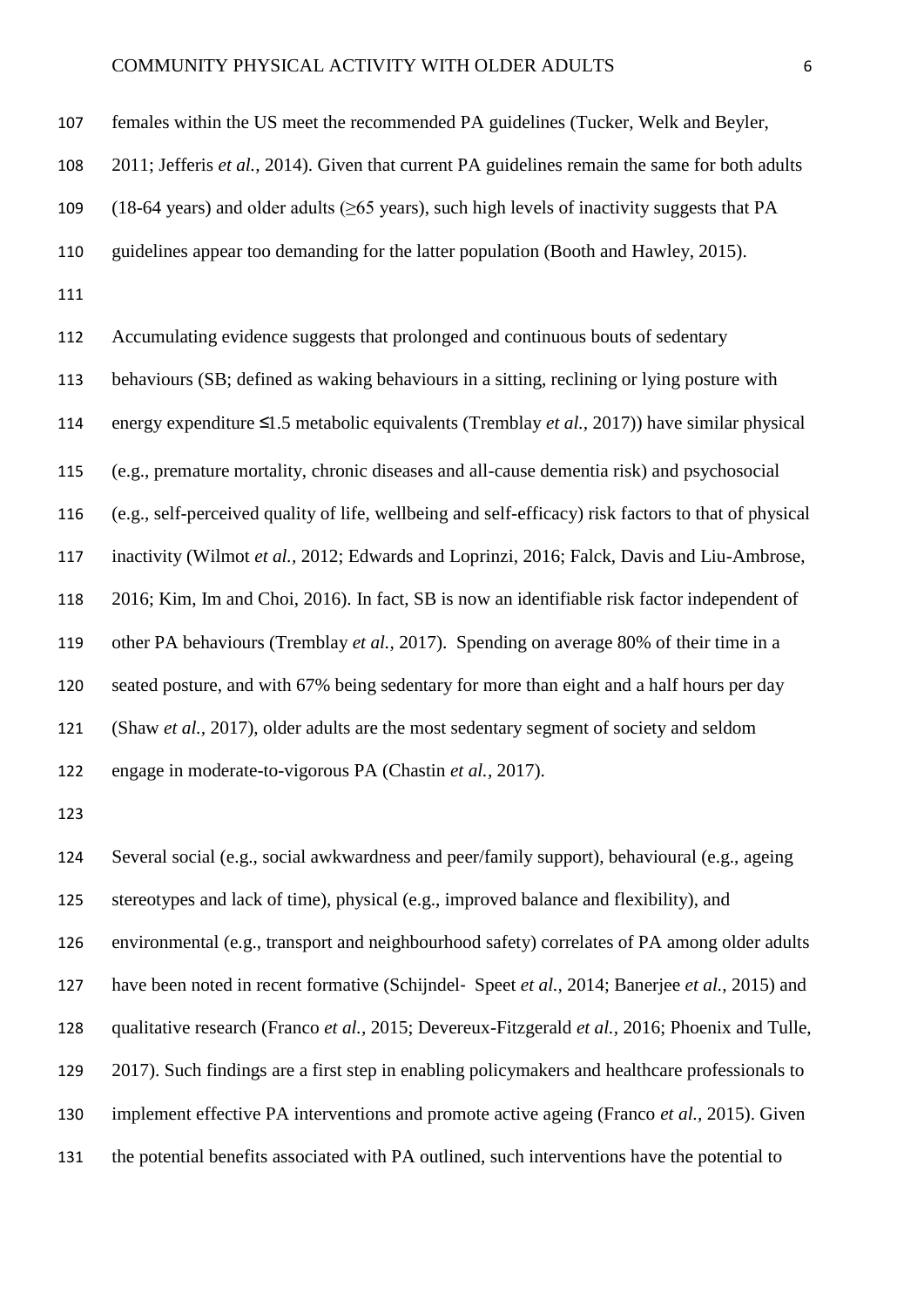Prior research notes that interventions aimed at promoting PA participation should adopt an appropriate conceptual health promotion model to prioritise the key assets of the target group (Plotnikoff *et al.,* 2014). The PRECEDE-PROCEED model of health programme design, implementation, and evaluation (Green and Kreuter, 2005) provides the target population with a comprehensive and structured assessment of their own needs and barriers to a healthy lifestyle. The PRECEDE component of the model comprises of, predisposing, enabling, and reinforcing factors has previously been used as a formative framework to guide PA intervention content and design (Mackintosh *et al.,* 2011; Banerjee *et al.,* 2015). This model has also been adopted as a method for the identification of perceived PA barriers and facilitators among older adults (Banerjee *et al.,* 2015; Gagliardi *et al.,* 2015) and other populations (Makintosh *et al.,* 2011; Emdadi *et al.,* 2015; Susan *et al.,* 2017). The purpose of this formative study was to (i) explore current knowledge and attitudes towards PA, as well as the perceived barriers, facilitators and opportunities for PA participation among older adults living in the community who had agreed to take part in an ongoing PA programme; and (ii) use this data to inform the design, delivery and recruitment strategies of an ongoing community PA intervention programme, as well as international PA interventions among this population. Given the purpose and aims outlined, the Evidence Integration Triangle (Glasgow, 2012) was adopted as the overarching theoretical framework. Through the prompt identification of success and failures across individual-focused and patient–provider interventions, as well as health systems and policy-level change initiatives,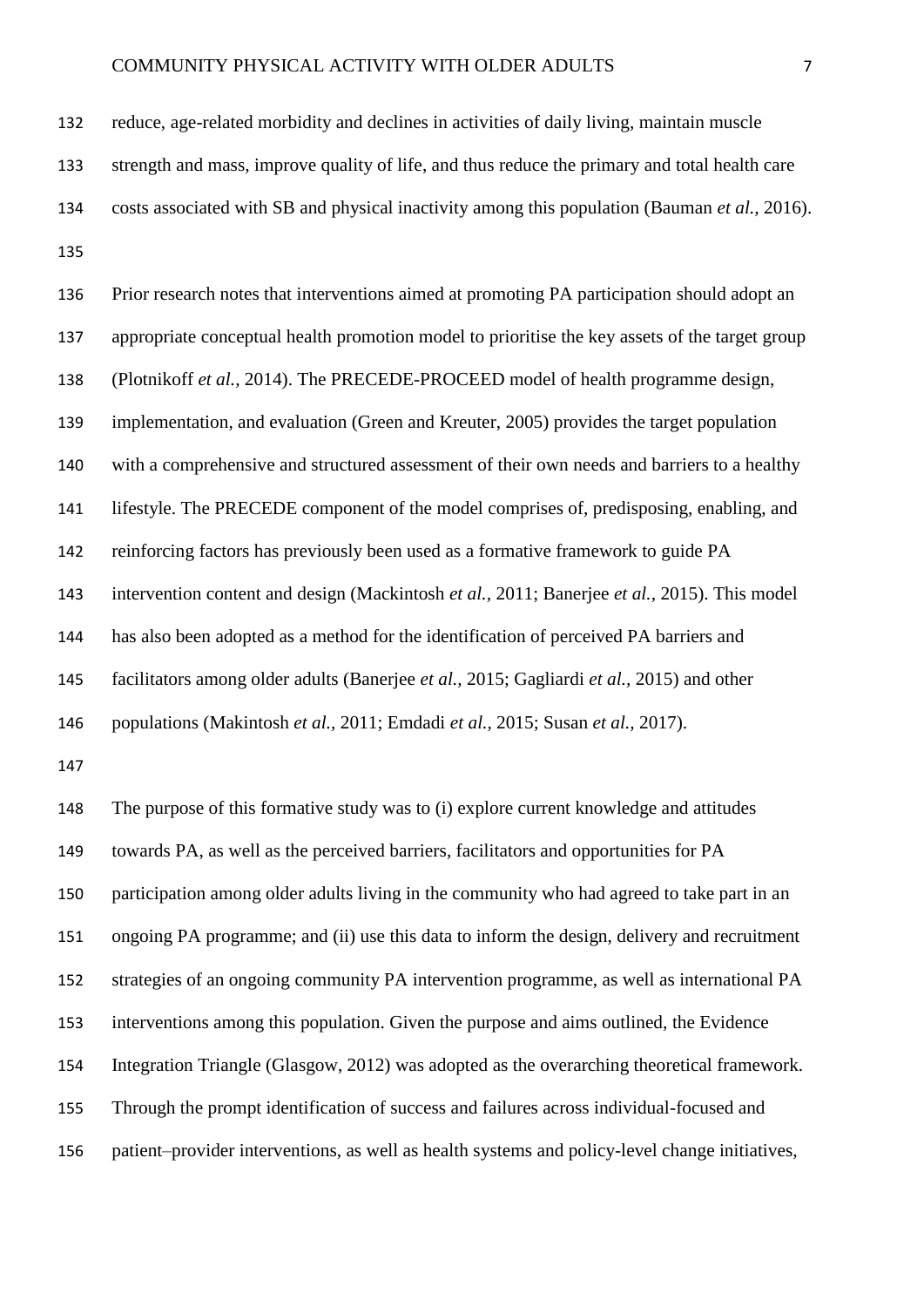the framework allows for the exploration of the three main evidence-based components of intervention program/policy, implementation processes, and measures of progress. Hence, this framework enabled a steep learning cycle through an initial 12-week pilot GHGA programme delivered by the Metropolitan Borough Council within the chosen local authority. Results and analysis from this pilot were fed back to Sport England as the funder, as well as deliverers and participants in order to assess, evaluate and promptly inform adapted future iterations of the GHGA programme.

#### **Methods**

#### *Participants and procedures*

 A descriptive formative study was undertaken from March to June 2016. Participants were recruited from one local authority in North West England recognised as having the highest percentage of inactive older adults (80%) compared to the UK national average, and the highest national health costs associated with physical inactivity (Active People Survey, 2014; Sport England's Local Profile Tool, 2015). The first author facilitated six, mixed-gender focus groups. Representative of the uptake of participants within the target GHGA initiative, a homogenous purposive sample of 28 community dwelling white, British older adults (five male) participated in five of the focus groups, with an additional convenience pragmatic sub- sample of six participants (three male) recruited from an assisted living retirement home, participating in the sixth focus group. In total, 34 older adults (eight male), aged 65-90 years (M=78, SD=7 years), participated across the six sessions. Four focus groups involved a group size of six to ten participants, and two involved three participants (mean focus group size of 6  $178 \pm 5$  participants). Previous focus groups in PA studies have been conducted effectively with as many as 12 (Moran *et al.,* 2015), and as few as four (Schneider *et al.,* 2016) participants. Focus groups took place in two church halls, an assisted living retirement home lounge, and a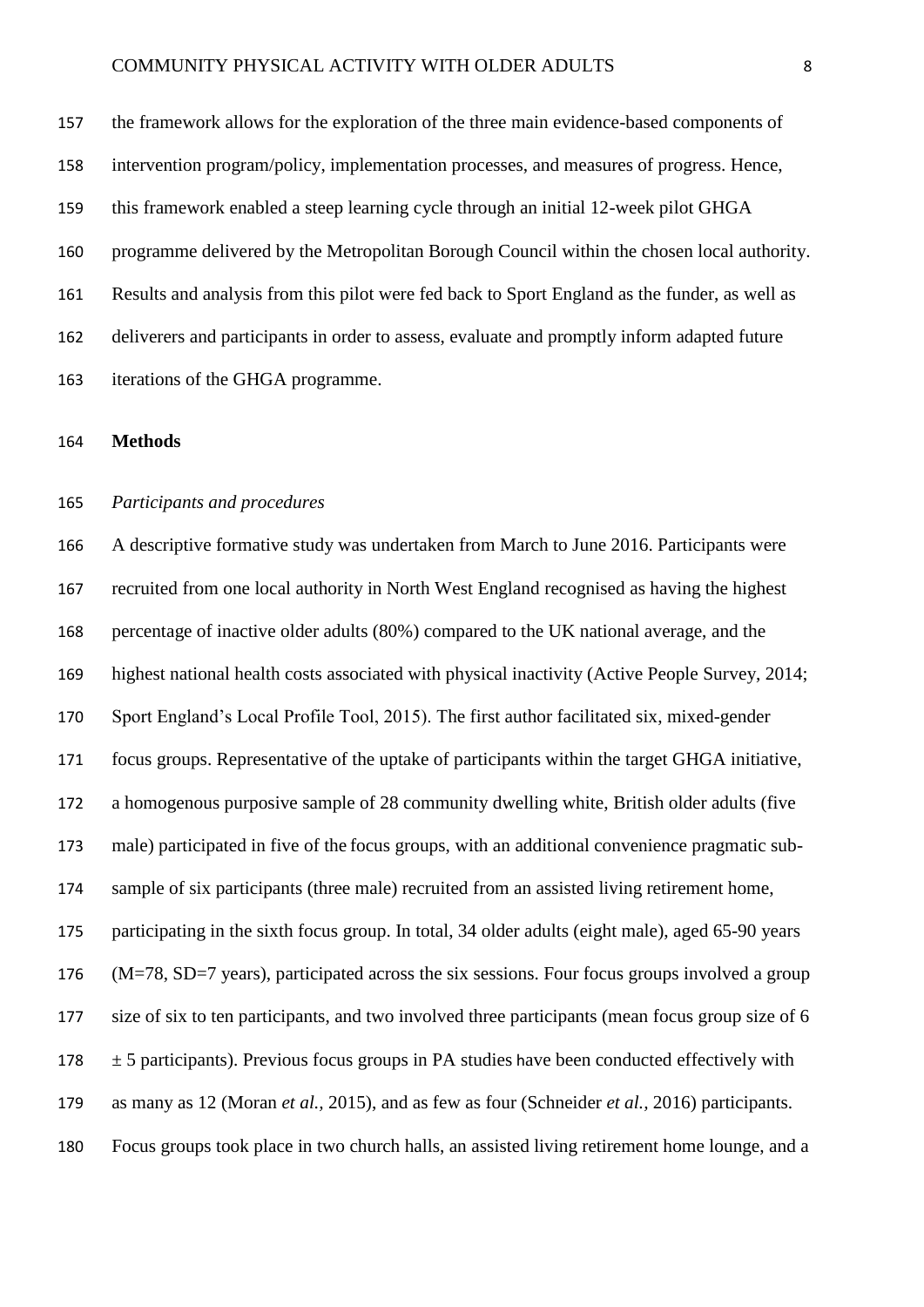theatre. All locations were free from background noise, and participants could be overlooked 182 but not overheard. The inclusion criterion set out by Sport England as funders of the GHGA programme were that participants must be 65 years of age or over, reside within one local authority in North West England, could provide written informed consent to participate. 

 GHGA is an ongoing three-year project which seeks to increase the number of inactive older adults participating in PA at least once a week for 30 minutes, via a 12-week PA intervention delivered by the Metropolitan Borough Council within the assigned local authority. Participants due to participate in GHGA received a covering letter, participant information sheet, and consent form. Prior to the commencement of the study, institutional ethical approval was received (#SPA-REC-2015-329) and written informed consent was obtained for all participants prior to participation. All focus groups utilised the PRECEDE stage of the PRECEDE-PROCEDE model (Green and Kreuter, 2005) within their design allowing for the exploration of predisposing, enabling and reinforcing correlates of PA participation. To maximise the interaction between participants, focus group questions were reviewed by the project team for appropriateness of question ordering and flow. Subsequent minor additions were made to questions on social isolation and PA advertisement. The semi-structured discussion guide included open ended questions structured to prompt discussion with equal chance for participants to contribute (Stewart and Shamdasani, 2014). Focus groups were led by a trained facilitator and with an observer/ note taker also present. Questions addressed knowledge, attitudes and beliefs towards PA as well as views on barriers and opportunities for PA participation. An example question from a section exploring barriers to PA was: *"Can you tell me about what stops you from participating in physical activity?"* Questions therefore demonstrated aspects of face validity as they were transparent and relevant to both the topic and target population (French *et al.,* 2015).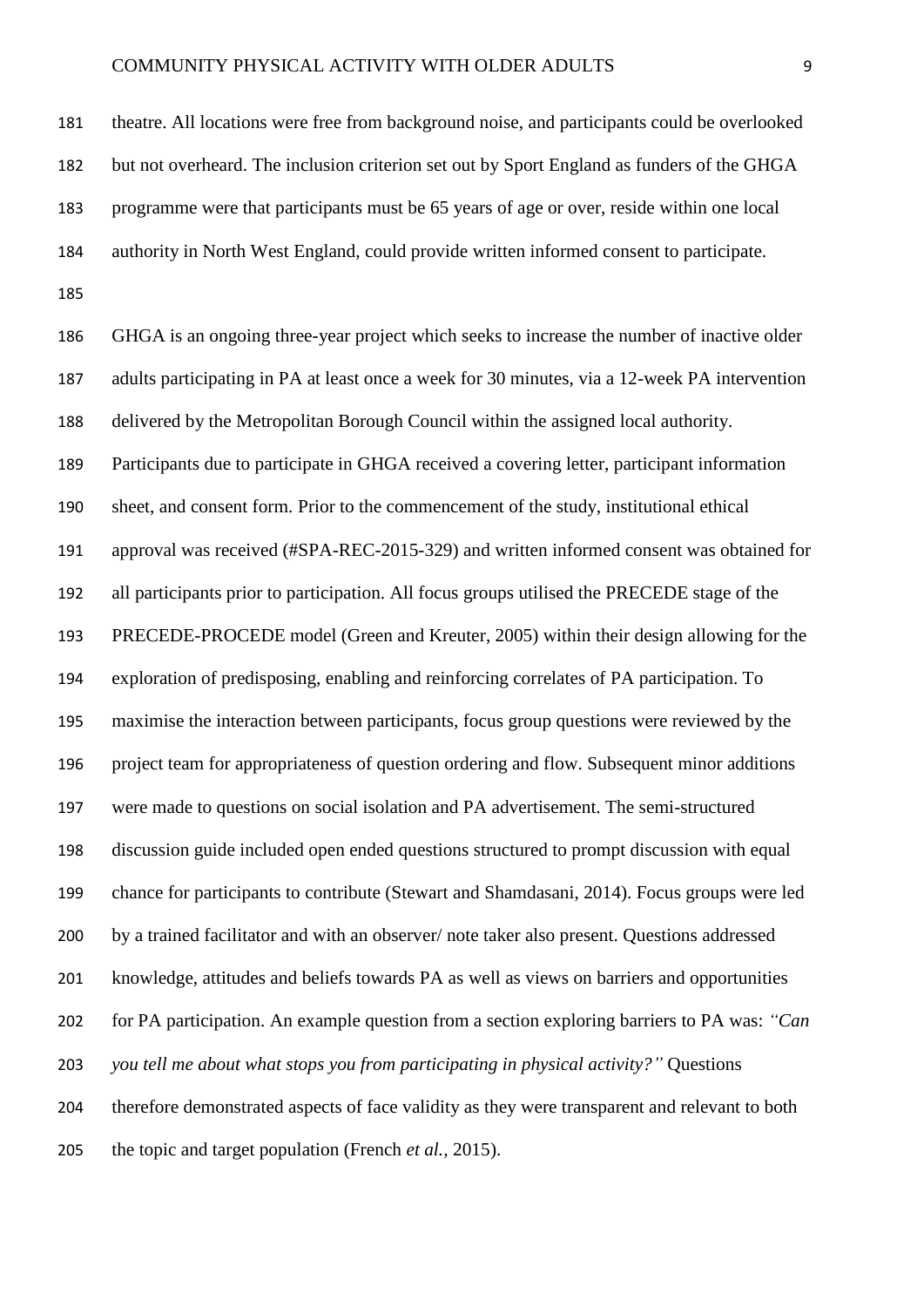#### *Data Coding and Analysis*

 Focus groups lasted between 20 and 45 minutes (M=29, SD=12), were audio recorded, and later transcribed verbatim, resulting in 66 pages of raw transcription data with Arial font, size 12 and double-spaced. Verbatim transcripts were read and re-read to allow familiarisation of 211 the data and then imported into the QSR NVivo 11 software package (QSR International Pty Ltd., Doncaster, Victoria, Australia, 2017).

 Previous research within this population has adopted analytical procedures including thematic analysis (Van Dyck *et al.,* 2017), content analysis (Middelweerd *et al.,* 2014) and used specialist qualitative data analysis packages, such as NVivo (Warmoth *et al.,* 2016). In supporting new methodologies and data representation within qualitative research (Orr and Phoenix, 2015), the current study followed the pen profiling protocol. The pen profile approach has been used in recent child PA research (Mackintosh *et al.,* 2011; Boddy *et al.,* 2012; Knowles *et al.,* 2013; Noonan *et al.,* 2016b) and presents findings from content analysis via a diagram of composite key emerging themes. In summary, data were initially analysed deductively via content analysis (Braun and Clarke, 2006), using the PRECEDE component of the PRECEDE-PROCEED model (Green and Kreuter, 2005) as a thematic framework which reflects the underlying study purpose. Inductive analysis then allowed for emerging themes to be created beyond the pre-defined categories. Data were then organised schematically to assist with interpretation of the themes (Aggio *et al.,* 2016). As akin to more traditional qualitative research, verbatim quotations were subsequently used to expand the pen profiles, provide context, and verify participant responses. Previous studies have demonstrated this method's applicability in representing analysis outcomes within PA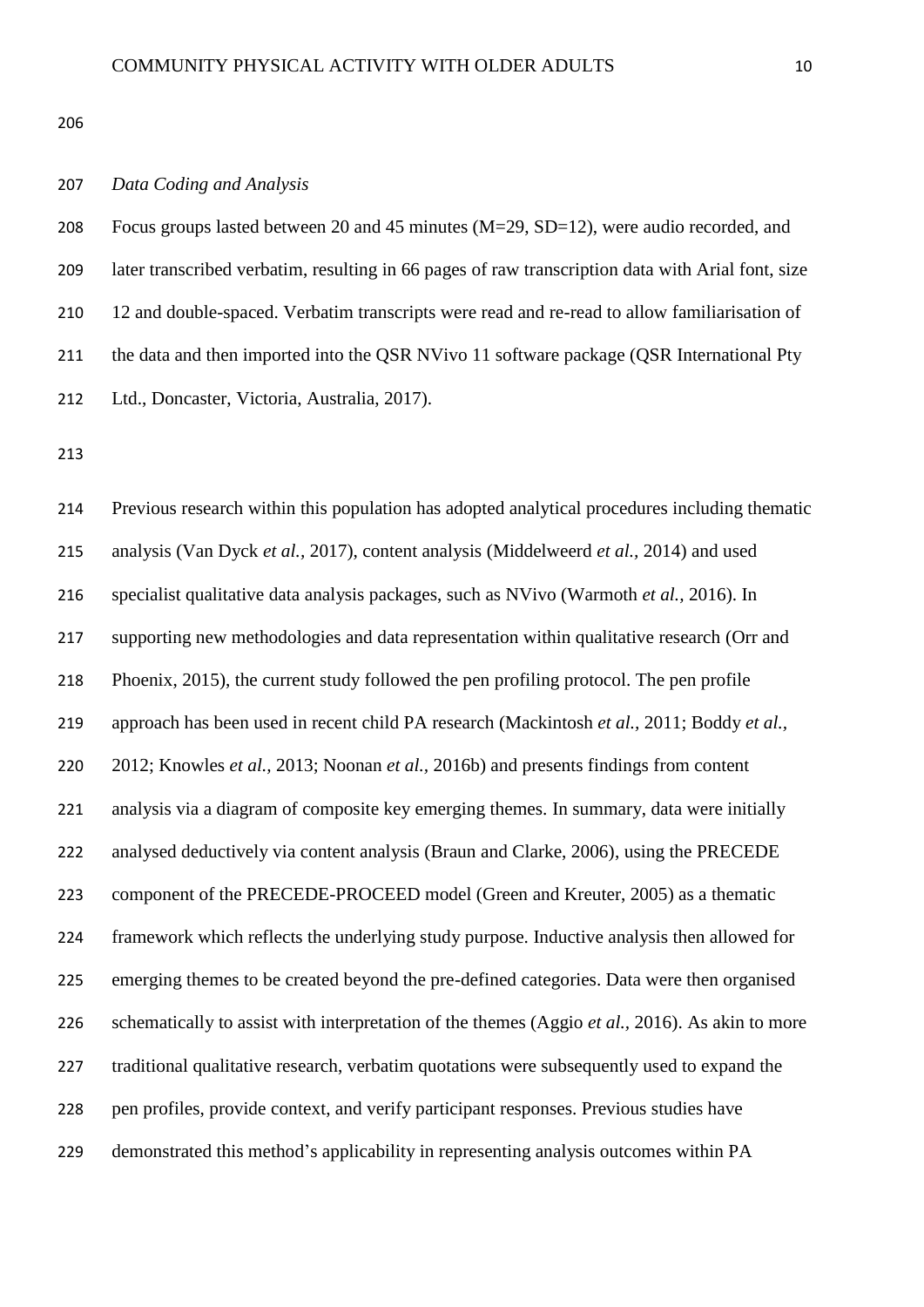| 230 | research (Mackintosh et al., 2011; Boddy et al., 2012; Knowles et al., 2013; Noonan et al.,           |
|-----|-------------------------------------------------------------------------------------------------------|
| 231 | 2016a) making it accessible to researchers who have an affinity with both quantitative and            |
| 232 | qualitative backgrounds (Knowles <i>et al.</i> , 2013; Noonan <i>et al.</i> , 2016a). Recent findings |
| 233 | suggest that the discrepancy between objective isolation and felt loneliness may be associated        |
| 234 | with undesirable health outcomes such as cognitive dysfunction.                                       |
| 235 |                                                                                                       |
| 236 | Three pen profiles were developed to display themes within the data aligned to the                    |
| 237 | PRECEDE component of the PRECEDE-PROCEED model (Green and Kreuter, 2005).                             |
| 238 | Quotations were labelled by focus group number (Fn) and subsequent participant number                 |

(Pn) within that focus group. Characterising traits of this protocol include details of frequency

counts and extracts of verbatim quotes to provide context to the themes. A minimum

threshold for theme inclusion was based upon comparable participant numbers within

previous research adopting a pen profiling approach (Boddy et al., 2012; Noonan et al.,

243 2016a) and hence, was set as  $\geq n = 6$ , with n representing individual mentions per participant.

However, multiple 'mentions' by the same participant were only counted once.

Methodological rigour was demonstrated through a process of triangular consensus (Hawley-

Hague *et al.,* 2016) between the authors. This offered transparency, credibility, and

trustworthiness of the results, as the data were critically reviewed using a reverse tracking

process from pen profiles to verbatim transcripts, providing alternative interpretations of the

data (Smith and Caddick, 2012). The process was repeated through cross verification and

discussion until subsequent agreement on data themes in relation to verbatim extracts was

reached (Aggio *et al.,* 2016).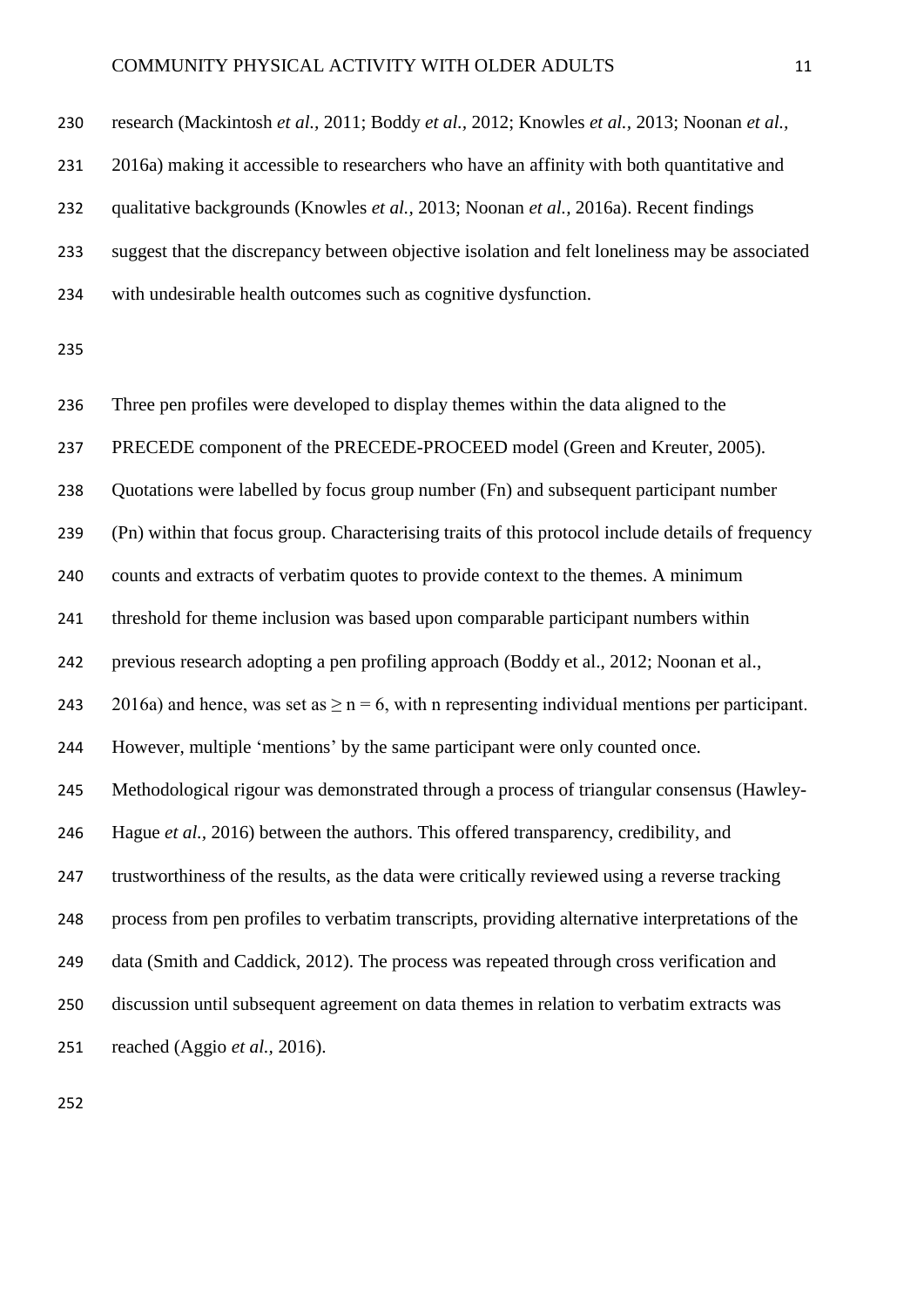| 253 | <b>Findings and Discussion</b>                                                                          |
|-----|---------------------------------------------------------------------------------------------------------|
| 254 | <b>Predisposing Correlates</b>                                                                          |
| 255 | Figure 1 displays the predisposing correlates of PA participation. In agreement with previous           |
| 256 | research (Gray et al., 2015; Kosteli, Williams and Cumming, 2016), the most highly cited                |
| 257 | theme of motivation ( $n=29$ ) was perceived to be both a facilitator ( $n=15$ ) and barrier ( $n=14$ ) |
| 258 | to PA participation throughout. Some participants were proactive in seeking out opportunities           |
| 259 | for PA.                                                                                                 |
| 260 |                                                                                                         |
| 261 | I'm a lung cancer survivor and I just ran a mile last month and I raised £550. (Focus group             |
| 262 | $(F)$ 1: Participant $(P)$ 2)                                                                           |
| 263 |                                                                                                         |
| 264 | Contrastingly, others expressed disinterest in PA altogether believing that they would not              |
| 265 | derive any health benefit.                                                                              |
| 266 |                                                                                                         |
| 267 | I've pushed these [PA] classes to lots and lots of friends and they still ignore it, they will not      |
| 268 | come to anything like this. (F1: P3)                                                                    |
| 269 |                                                                                                         |
| 270 | Participants also reported laziness or apathy to prevent participation.                                 |
| 271 |                                                                                                         |
| 272 | It's flack of PAJ apathy, just apathy, people can't be bothered. (F4: P3)                               |
| 273 |                                                                                                         |
| 274 | The importance of pre-intervention intrinsic motivation (e.g., participating for enjoyment)             |
| 275 | among older adults is key for both initial adoption and maintenance of PA participation (Gray           |
| 276 | et al., 2015). Hence, future interventions could promote intrinsic motivation for PA through            |
| 277 | the adoption of socioemotional selectivity theory (Carstensen, Isaacowitz and Charles, 1999).           |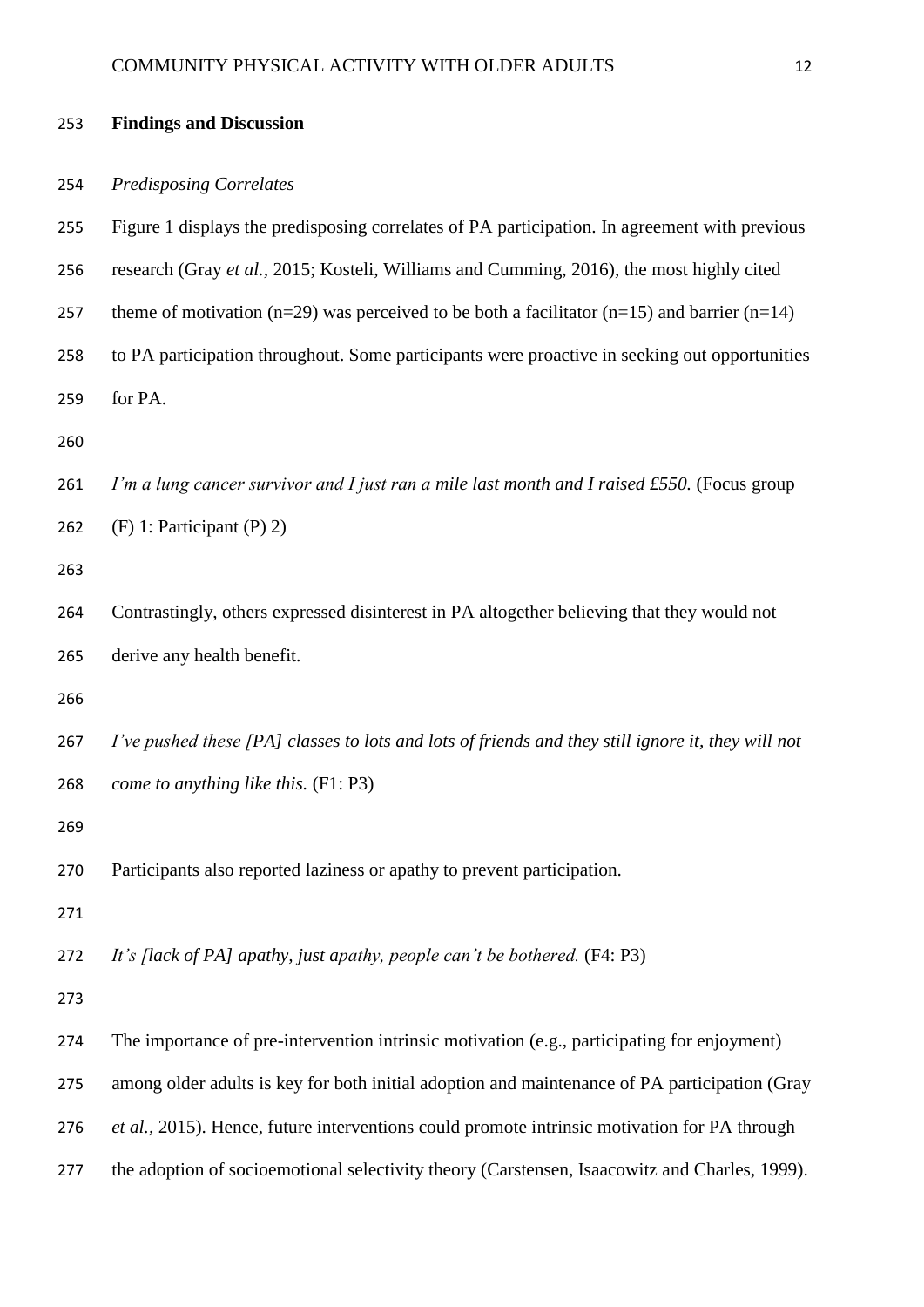| 278 | Recent findings support this theory's notion that motivation for PA is more effectively          |
|-----|--------------------------------------------------------------------------------------------------|
| 279 | promoted when paired with positive messages about the benefits of PA rather than with            |
| 280 | negative messages about the risks of inactivity (Notthoff et al., 2016).                         |
| 281 |                                                                                                  |
| 282 | The theme of age $(n=20)$ was identified as a key barrier $(n=13)$ to PA participation           |
| 283 | throughout.                                                                                      |
| 284 |                                                                                                  |
| 285 | They [older adults] get to a certain age and just give up. $(F1: P7)$                            |
| 286 |                                                                                                  |
| 287 | Social norms and cultural misconceptions often influence not only the type of PA in which        |
| 288 | older adults engage, but whether they participate at all (Greaney et al., 2016). Moreover,       |
| 289 | participants noted that lifestyle (n=20) often affects individual views regarding ageing         |
| 290 | stereotypes, and therefore PA participation. Some participants felt that physically active older |
| 291 | adults were more likely to be habituated to PA engagement over many years.                       |
| 292 |                                                                                                  |
| 293 | Well if you've kept healthy, kept fit all your life, you can keep doing it. (F1: P4)             |
| 294 |                                                                                                  |
| 295 | Conversely, it was felt that inactive older adults were reluctant to start exercising.           |
| 296 |                                                                                                  |
| 297 | You see the ones who haven't been doing it [PA] are not going to be able to start and do it      |
| 298 | now. (F2: P1)                                                                                    |
| 299 |                                                                                                  |
| 300 | Previous research has also reported prior PA behaviours (e.g., being sedentary or active) to be  |
| 301 | key correlates affecting older adults' current PA participation levels (Franco et al., 2015).    |
| 302 | Additionally, ageing is associated with a decrease in the size of social networks and hence,     |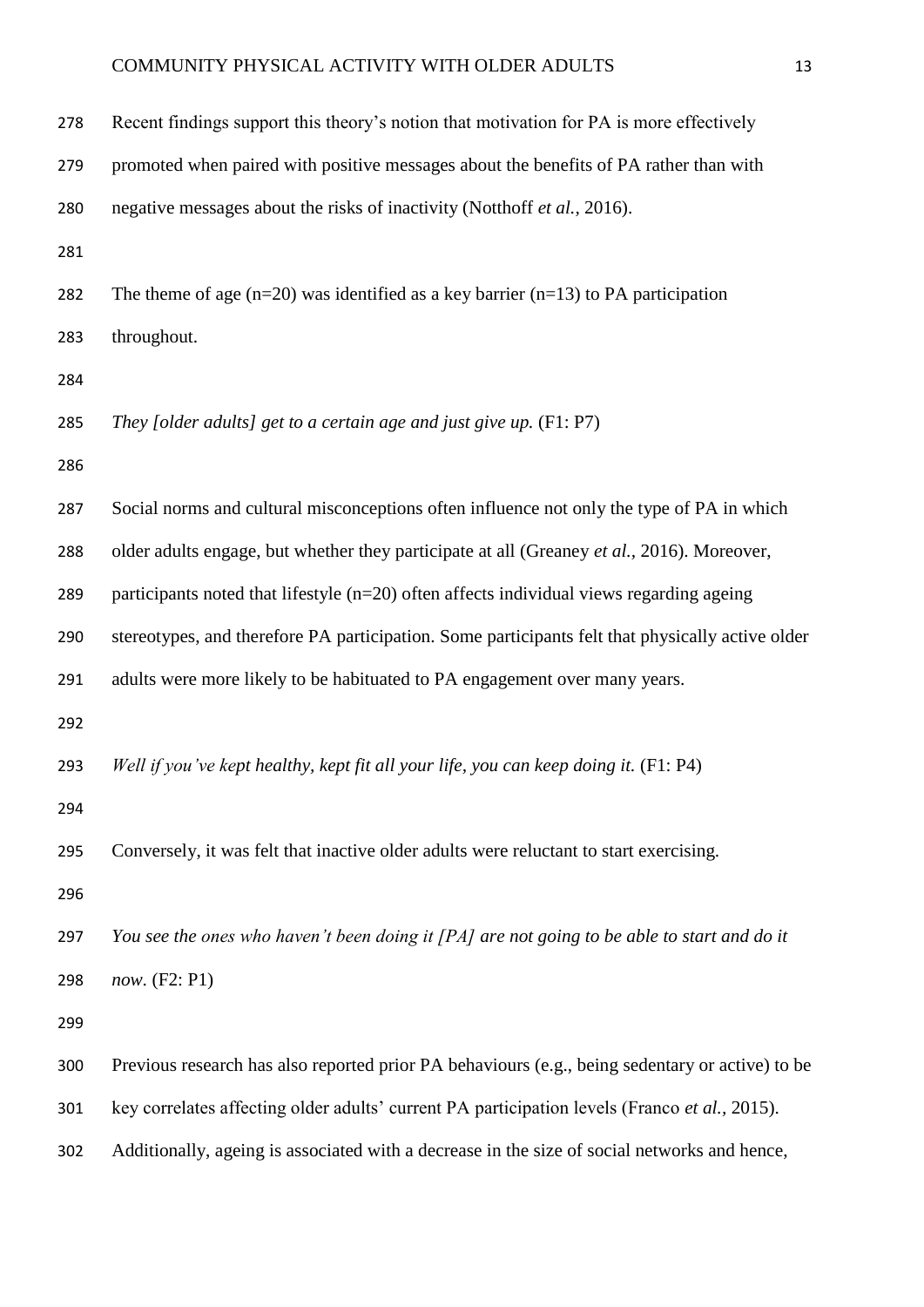| 303 | older adults are at increased risks of isolation (Devereux-Fitzgerald <i>et al.</i> , 2016; Greaney <i>et</i> |
|-----|---------------------------------------------------------------------------------------------------------------|
| 304 | al., 2016). Corroborating with prior research (Greaney et al., 2016), participants throughout                 |
| 305 | perceived isolation $(n=15)$ to be a key barrier $(n=14)$ to PA participation.                                |

 *It's so easy to get trapped inside and not go out. People sit in front of the television from the moment they wake up to when they go to bed.* (F6: P5)

 Isolation is associated with decreased social and psychological wellbeing (Owen *et al.,* 2010; Milligan *et al.,* 2015) and increased SB among older adults (Nicholson, 2012). Certain targeted intervention strategies can reduce isolation by providing an opportunity for older adults from differing socio-economic areas to take part in PA within local community spaces (e.g., parks, leisure centres and churches), that promote social networking by encouraging camaraderie, adaptability, and productive engagement, without the pressure to perform (Milligan *et al.,* 2015; Gardiner, Geldenhuys and Gott, 2016). Given that SB is an independent and modifiable behavioural target for interventions (Lewis *et al.,* 2017), opportunities to replace SB with health-enhancing behaviours such as moderate-to-vigorous PA (Prince *et al.,* 2014), light PA (McMahon *et al.,* 2017; Phoenix and Tulle, 2017) and standing (Healy *et al.,* 2015) should be promoted. However, none of the participants in the current study noted negative health effects of prolonged sitting, or the importance of breaks in sedentary time. Previous research has noted that older adults are not yet familiar with the concept of SB and hence, are not motivated to reduce such behaviours (Van Dyck et al., 2017). Hence, it is first crucial to increase knowledge about the negative health consequences of SB independent from PA among both older adults and other populations (Van Dyck *et al.,* 2017).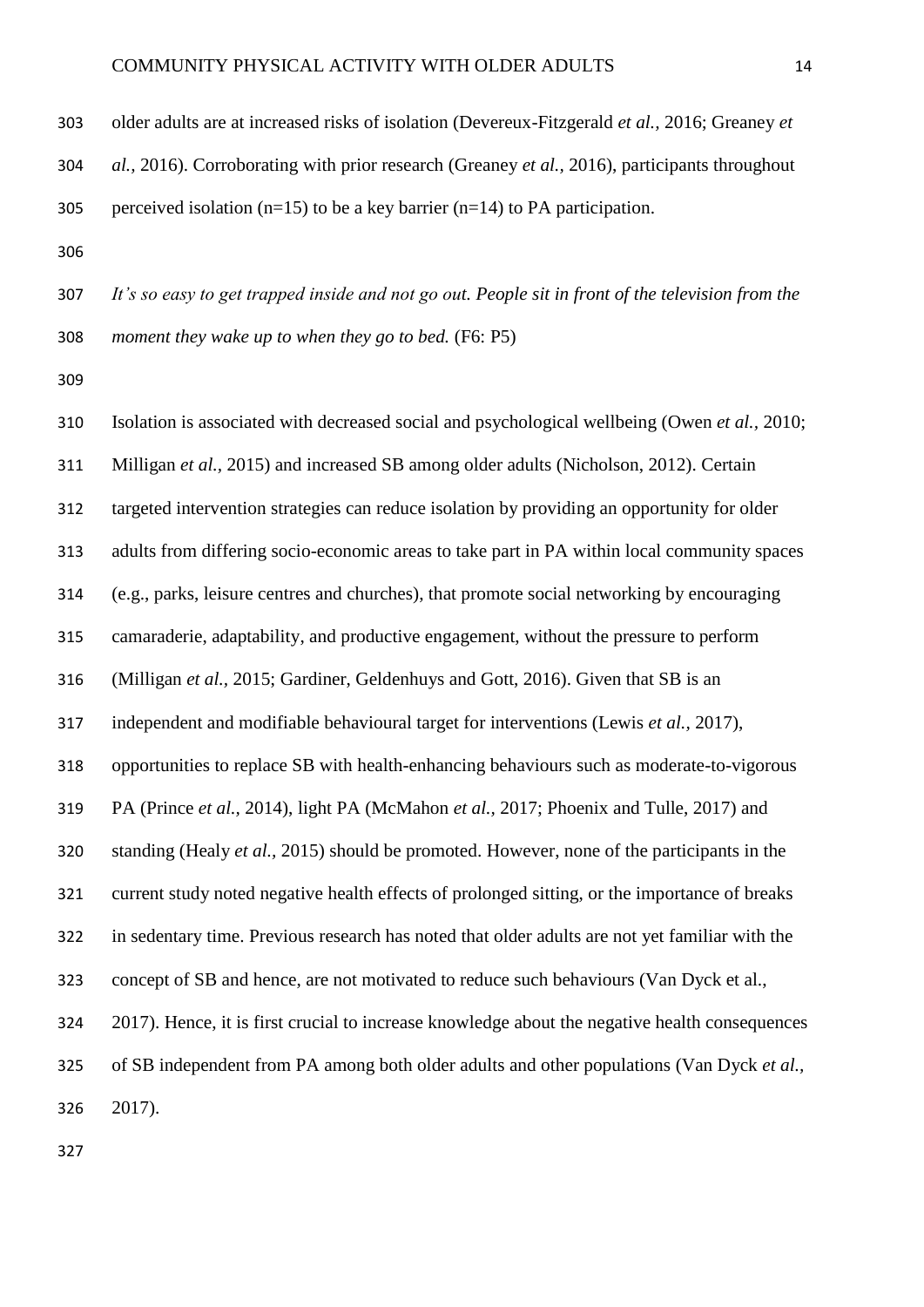| 328 | Participants also emphasised the importance of having a wide range of choice and                  |
|-----|---------------------------------------------------------------------------------------------------|
| 329 | opportunities for PA $(n=22)$ , and in general their perceptions of community provision were      |
| 330 | positive $(n=16)$ .                                                                               |
| 331 |                                                                                                   |
| 332 | Yes it's quite a good place [the local authority where the study took place]. There are a lot of  |
| 333 | different physical activity sessions to try. (F2: P1)                                             |
| 334 |                                                                                                   |
| 335 | However, in line with recent research (Baert et al., 2016; Träff, Cedersund and Nord, 2017),      |
| 336 | key barriers noted by the participants within the assisted living group included a lack of        |
| 337 | advertisement regarding PA opportunities, and few opportunities to take part in PA within the     |
| 338 | assisted living facility itself.                                                                  |
| 339 |                                                                                                   |
| 340 | It's hard to know what is on if you don't read the noticeboards and to be honest most of us       |
| 341 | have even stopped looking at that [noticeboard] because there is never anything on it. (F3:       |
| 342 | P3)                                                                                               |
| 343 |                                                                                                   |
| 344 | Further research into the most effective advertisement strategies to engage older adults in       |
| 345 | assisted living facilities is warranted (Hildebrand and Neufeld, 2009). Regardless of living      |
| 346 | status, participants noted a strong preference not to engage with online and/or social media      |
| 347 | channels for advertising and awareness-raising.                                                   |
| 348 |                                                                                                   |
| 349 | A lot of people our age don't like that technology stuff at all. I would not know where to start. |
| 350 | (F5: P2)                                                                                          |
|     |                                                                                                   |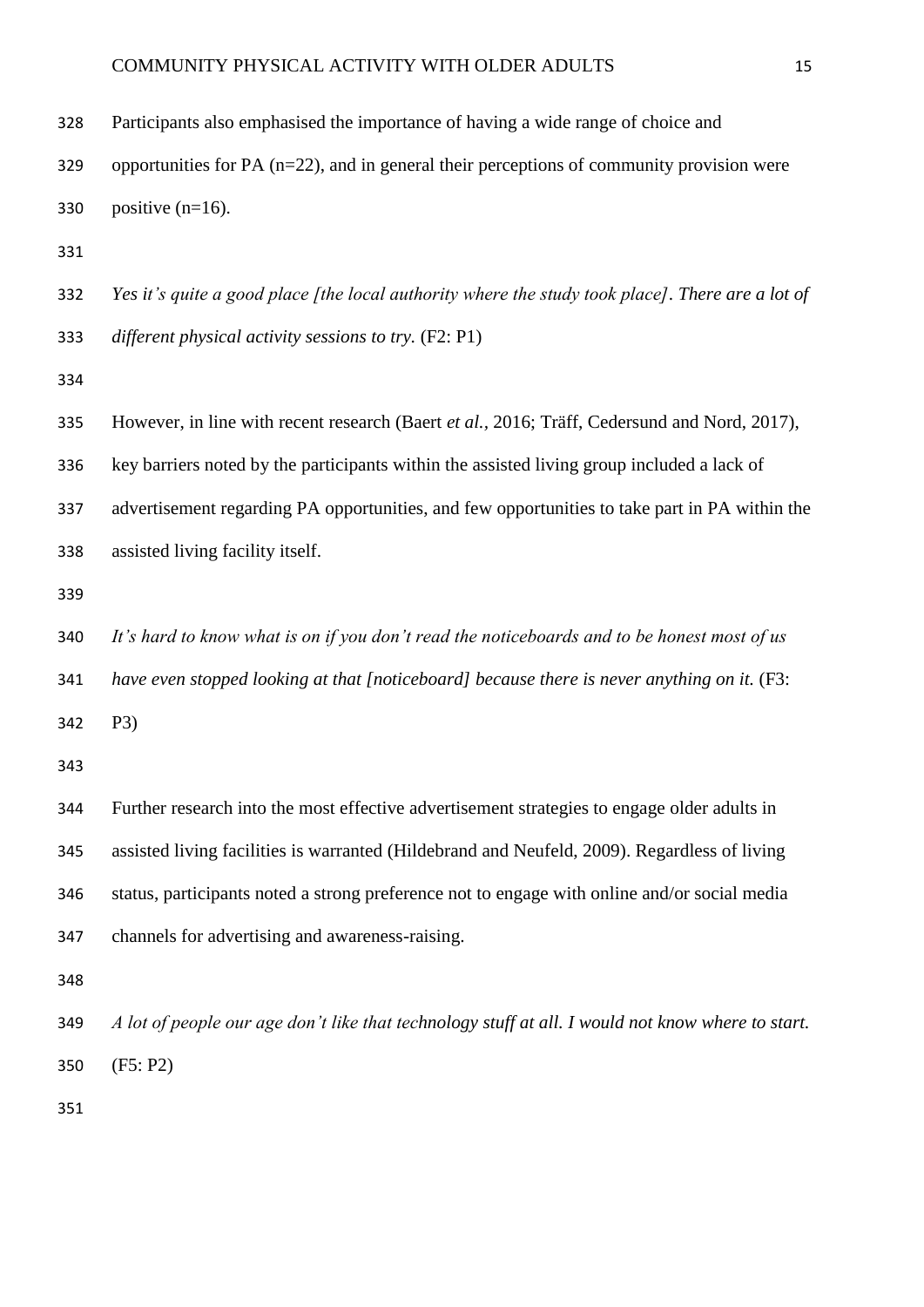| 352 | These results suggest educational strategies outlining the potential benefits of technology in |
|-----|------------------------------------------------------------------------------------------------|
| 353 | aiding PA participation are needed (Bird et al., 2015). This is especially salient given that  |
| 354 | recent research has shown technology-based interventions to have good adherence and            |
| 355 | provide a sustainable means of reducing SB and promoting PA participation among older          |
| 356 | adults (Garcia et al., 2016; Skjæret et al., 2016).                                            |
| 357 |                                                                                                |
| 358 | $\langle$ Insert Figure 1 about here $\rangle$                                                 |
| 359 |                                                                                                |
| 360 | <b>Enabling Correlates</b>                                                                     |
| 361 | Figure 2 displays the enabling correlates of PA participation. Consistent with previous        |
| 362 | research findings (Franco et al., 2015; Borodulin et al., 2016), cost (n=21) was perceived to  |
| 363 | be a key barrier $(n=12)$ to PA participation exclusively among the community dwelling         |
| 364 | participants who were either unable, or unwilling to pay the perceived high costs associated   |
| 365 | with both attending and travelling to such programmes.                                         |
| 366 |                                                                                                |
| 367 | Money is the big bug bear [barrier to PA participation] isn't it. (F2: P5)                     |
| 368 |                                                                                                |
| 369 | Examples of competing programmes were also noted, with free and lower cost programmes          |
| 370 | taking precedence over the more expensive.                                                     |
| 371 |                                                                                                |
| 372 | We like it [a local chair-based PA programme] because it's free. (F4: P3)                      |
| 373 |                                                                                                |
| 374 | Thus, to effectively increase PA participation within this population, health-promotion        |
| 375 | strategies should go further than merely educating and raising awareness about potential       |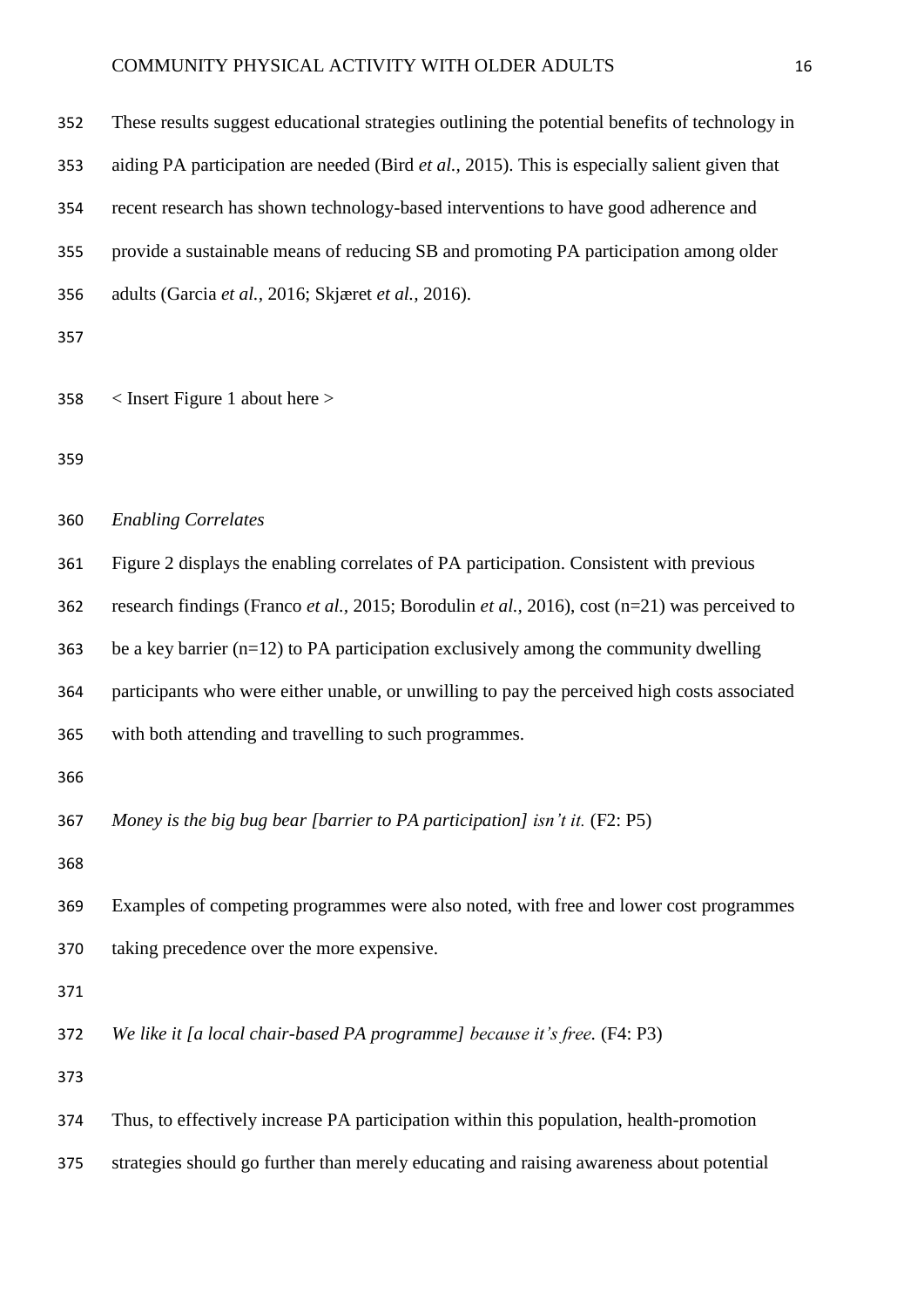health benefits, and should also advocate for the provision of low-cost, and easy reachable PA opportunities regardless of financial status (Petrescu-Prahova *et al.,* 2015; Borodulin *et al.,* 2016). It is worth noting that for the participants recruited from the assisted living retirement home, any PA sessions delivered were included within the cost of the overall living fee, and hence lack of financial resources was rejected as a potential barrier for PA participation (Baert *et al.,* 2016).

 Participants' views on the theme of location (n=11) centered on neighbourhood safety. Declining health and physical impairments associated with ageing increase the time spent in ones' neighbourhood and thus, neighbourhood environmental factors such as, PA provision, proximity, traffic volume, and overall neighbourhood safety are considered to be important correlates affecting older adults' PA participation (Greaney *et al.,* 2016). Perceived 388 neighbourhood safety was identified as a barrier  $(n=7)$  to PA participation exclusively among the community dwelling older adults. *You wouldn't go out on your own at night around here.* (F1: P5) Participants from the assisted living retirement home did not view neighbourhood safety to be

 either a barrier to or facilitator of PA. This neighbourhood environment was perhaps viewed as the norm and therefore they did not associate safety concerns so acutely (Moran *et al.,* 2015). This association could have also affected results obtained for the theme time/day of the week as such participants did not recognise this to be a barrier to PA participation either.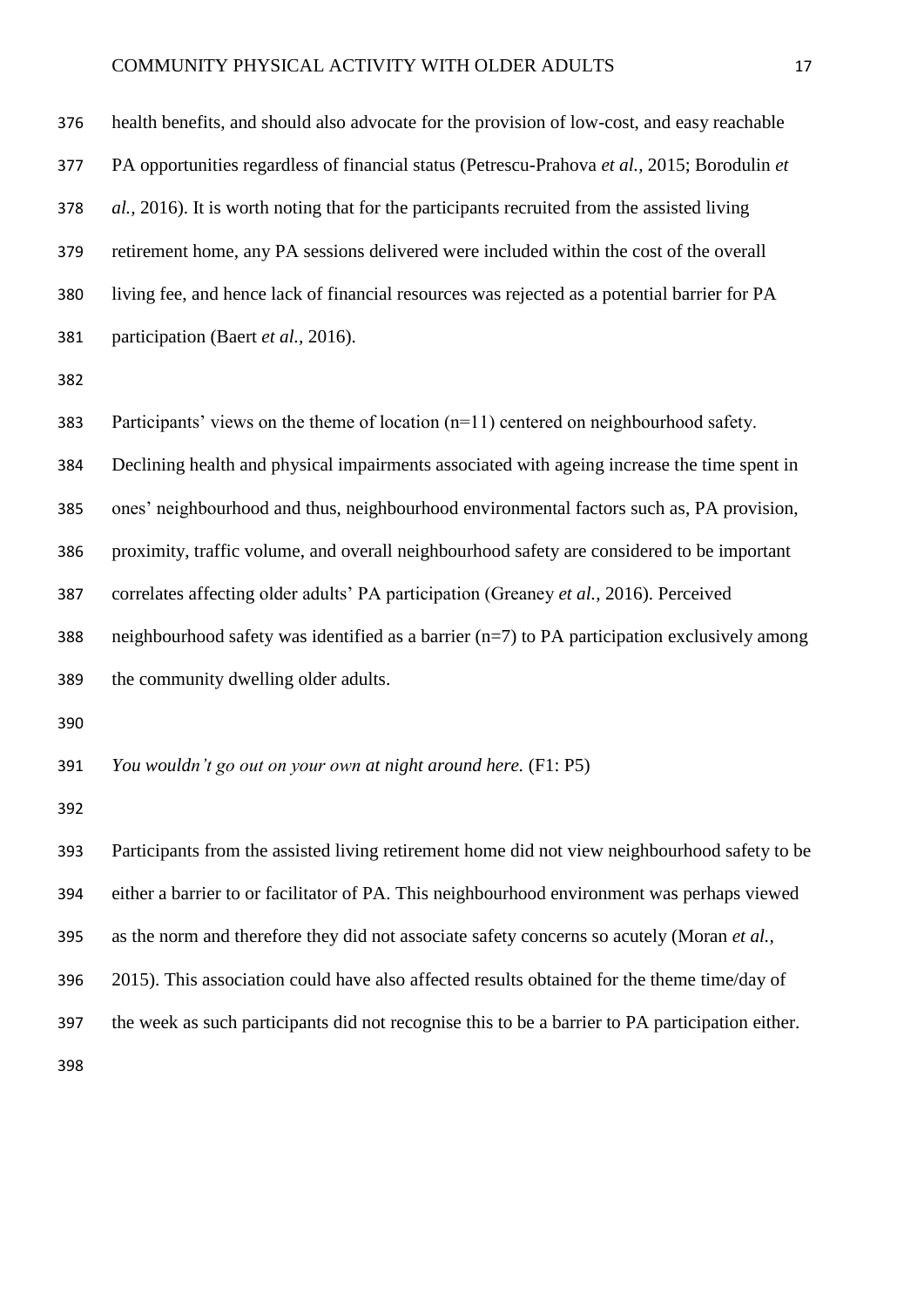*Time of day wouldn't make much difference [to PA participation]. To be fair you aren't* 

 *doing much at the weekend so day of the week isn't going to make much difference [to PA participation] either.* (F3: P1)

 Conversely, community dwelling participants reported time/day of the week to be a barrier (n=15), with early morning or early evening sessions identified as reducing PA participation, especially during the winter months when daylight hours are more limited. These findings could have been further amplified by the neighbourhood safety concerns also identified by this group (Hoppmann *et al.,* 2015; Prins and van Lenthe, 2015). 409 The theme of transportation (n=14) has been extensively reported to be both a barrier and facilitator to PA participation among older adults (Bouma, van Wilgen and Dijkstra, 2015; Haselwandter *et al.,* 2015; Kosteli *et al.,* 2016; Van Dyck *et al.,* 2017). Within the current

412 study transportation was identified as a barrier  $(n=10)$  restricting access to PA sessions regardless of living status.

 *I would like to go to the baths [swimming pool] but it's difficult to get there and back so I just don't bother.* (F4: P5)

 Transport is especially important for those lacking the ability to be more independently mobile as it allows individuals to bridge larger distances than they could by walking alone (Van Cauwenberg *et al.,* 2016). Thus, lack of access to a car and inadequate availability, frequency and reliability of affordable public transport are all associated with decreased PA participation (Newitt, Barnett and Crowe, 2016). Additionally, being dependent upon others (e.g., family, friends and peers) for transportation has been identified as a barrier to PA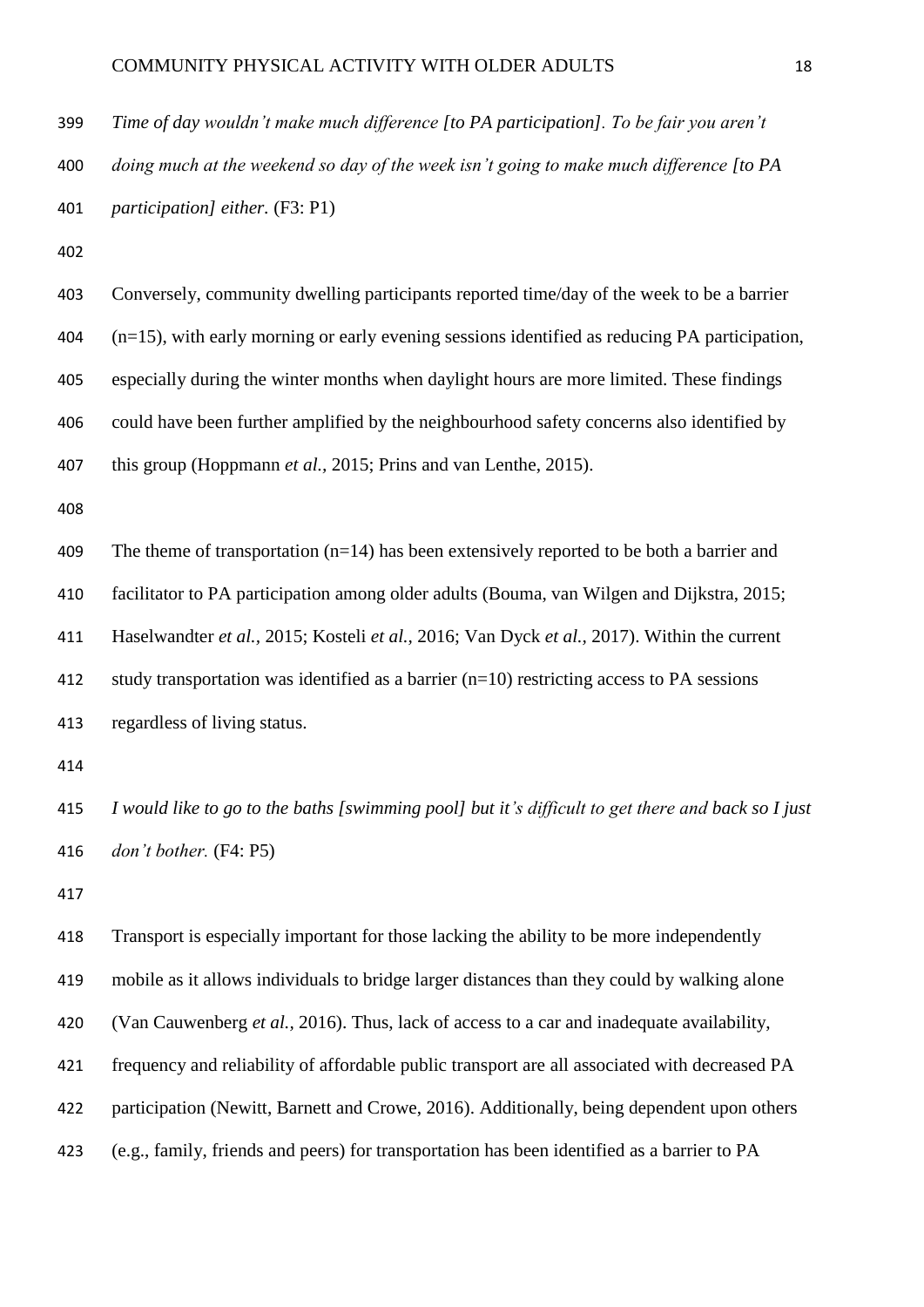| 424 | participation within this population (Baert et al., 2015). This was also noted in the current  |
|-----|------------------------------------------------------------------------------------------------|
| 425 | study.                                                                                         |
| 426 |                                                                                                |
| 427 | I think the worst thing is having to rely on somebody else to take you [to a PA session] as    |
| 428 | anything can happen in your own life let alone somebody else's. (F5: P2)                       |
| 429 |                                                                                                |
| 430 | Prior research suggests the promotion of walking for transportation to PA sessions among       |
| 431 | physically independent older adults (Chudyk et al., 2017). However, given the                  |
| 432 | neighbourhood safety concerns noted by participants, and the varying levels of functional      |
| 433 | ability among this population, further research examining access to PA sessions including      |
| 434 | walking facilities (e.g., path and crossing quality), traffic safety, and safety from crime is |
| 435 | warranted (Van Cauwenberg et al., 2016).                                                       |
| 436 |                                                                                                |
| 437 | $\langle$ Insert Figure 2 about here $\rangle$                                                 |
| 438 |                                                                                                |
| 439 | <b>Reinforcing Correlates</b>                                                                  |
| 440 | Figure 3 displays the reinforcing correlates of PA participation. Peer support is associated   |
| 441 | with PA adherence in older adults (Brown et al., 2015), and was identified as a key theme      |
| 442 | $(n=18)$ and subsequent facilitator $(n=13)$ to PA participation in the current study.         |
| 443 |                                                                                                |
| 444 | I've got to know everybody now and I'm used to you all. I feel more comfortable and I don't    |
| 445 | feel anxious or anything. (F3: P6)                                                             |
| 446 |                                                                                                |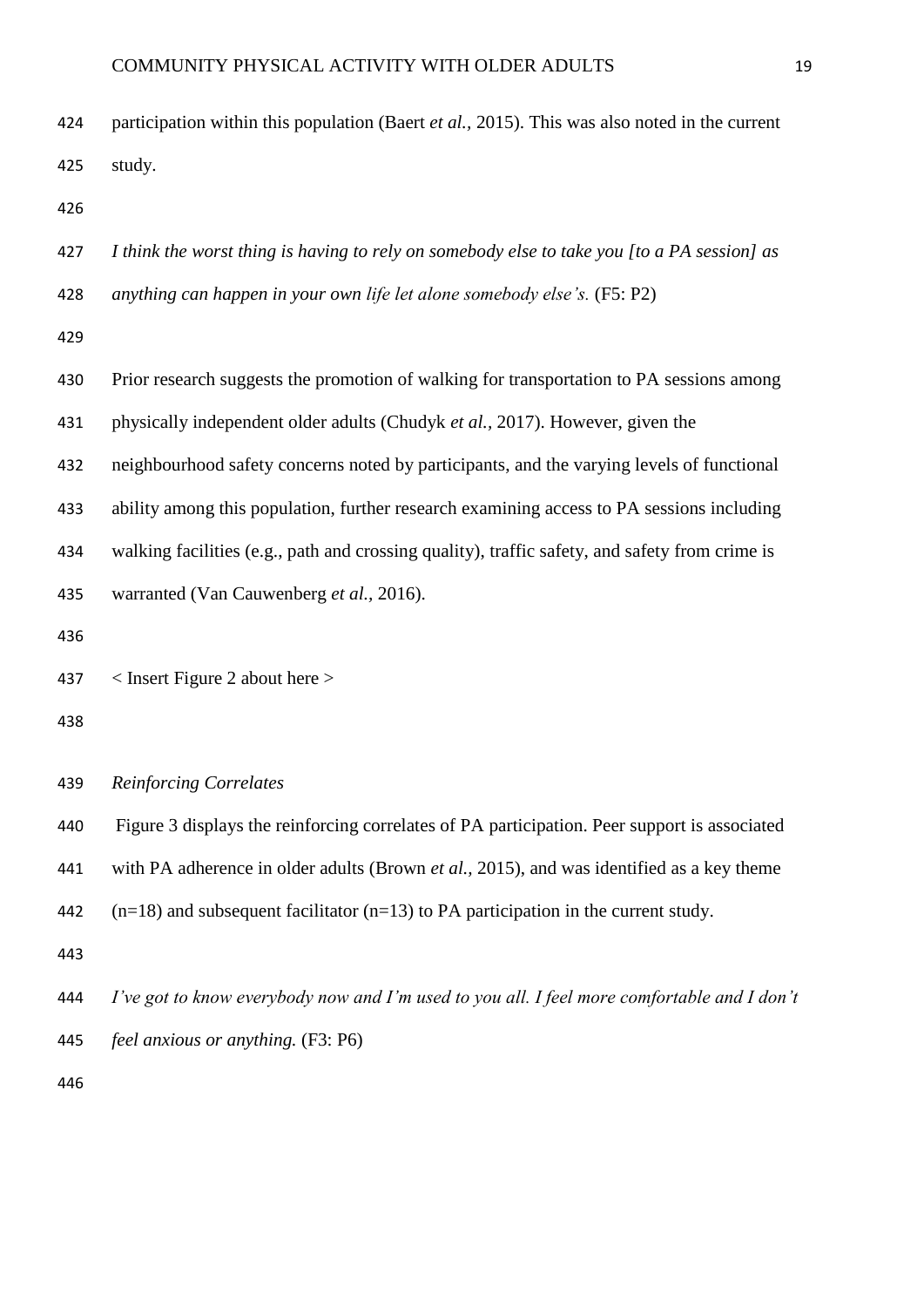| 447 | Unsurprisingly, in light of the above several participants reported peers to be a barrier to PA |
|-----|-------------------------------------------------------------------------------------------------|
| 448 | participation $(n=5)$ because of an unwillingness to attend other PA sessions due to anxieties  |
| 449 | about meeting new people.                                                                       |
| 450 |                                                                                                 |
| 451 | I wouldn't like to go somewhere else as I wouldn't like to walk in on a crowd of new people.    |
| 452 | (F3: P6)                                                                                        |
| 453 |                                                                                                 |
| 454 | Although group-based activities offer older adults the chance to gain a sense of belonging,     |
| 455 | enjoyment and establish friendships, designing sustainable exit routes in order to retain the   |
| 456 | provision of group activities which continue to facilitate, build and retain social bonds post- |
| 457 | intervention should be considered by PA programmers and policymakers (Wu et al., 2015).         |
| 458 |                                                                                                 |
| 459 | In line with recent research (Devereux-Fitzgerald et al., 2016; Smith et al., 2017), family     |
| 460 | members were identified as being both barriers $(n=2)$ and facilitators $(n=4)$ to PA           |
| 461 | participation. Specifically, a barrier often reported is overprotectiveness, in which family    |
| 462 | members may not allow older adults to participate in PA out of concern for their safety or      |
| 463 | health (Greaney et al., 2016). Participants among the community dwelling groups also noted      |
| 464 | this.                                                                                           |
| 465 |                                                                                                 |
| 466 | My sons in for a shock that we're coming to this as he's like, 'no long walks, no boat rides',  |
| 467 | he goes 'you're past it.' (F6: P2)                                                              |
| 468 |                                                                                                 |
| 469 | Such results suggest a need to educate family members on the importance and benefits of PA      |
| 470 | among older adults. Educational resources such as the older adults PA guidelines                |
| 471 | infographics for the, UK (Reid and Foster, 2016), Canada (Canadian Society for Exercise         |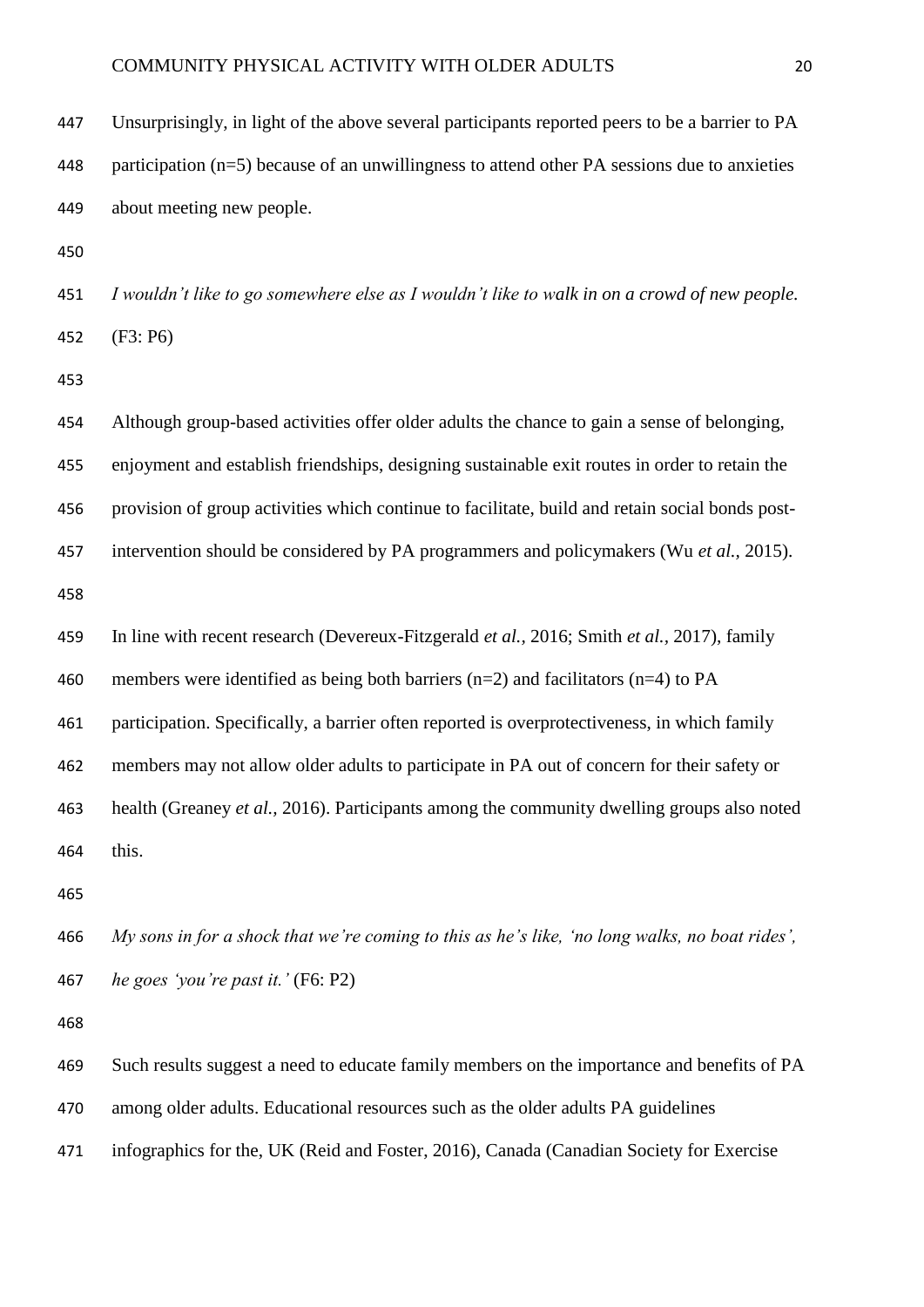| 472 | Physiology, 2016), Australia (Australian Government Department of Health and Ageing,            |
|-----|-------------------------------------------------------------------------------------------------|
| 473 | 2013), New Zealand (Ministry of Health, 2013), and the United States (CDC, 2008) are            |
| 474 | appropriate tools advocating for older adults to be active safely, and can be understood by     |
| 475 | family members plus health care providers. Furthermore, the adoption of local/national mass     |
| 476 | media messages may be a cost effective educational solution at a time when there is a           |
| 477 | growing ageing population (United Nations, 2015; UK Office for National Statistics, 2017).      |
| 478 | However, given the resistance to technology-based PA noted in the current study, further        |
| 479 | educational strategies promoting enjoyable, easy-to-use technology within a family              |
| 480 | environment are needed for community dwelling older adults (Bird et al., 2015). Participants    |
| 481 | within the assisted living group did not perceive family members to be either barriers or       |
| 482 | facilitators to PA participation and thus, further research is needed to identify approaches to |
| 483 | involve family members as additional facilitators of PA participation within this group.        |
| 484 |                                                                                                 |
| 485 | Participants viewed the theme of perceived health benefits $(n=23)$ to be both a facilitator    |
| 486 | $(n=14)$ and barrier (n=9) to PA participation regardless of living status. Participants were   |
| 487 | knowledgeable regarding the potential benefits of PA for their physical health.                 |
| 488 |                                                                                                 |
| 489 | It [PA] loosens all your limbs up. (F2: P2)                                                     |
| 490 |                                                                                                 |
| 491 | Participants also noted the potential benefits of PA for their psychological health.            |
| 492 |                                                                                                 |
| 493 | The wellbeing [from PA participation] makes you feel better. (F1: P3)                           |
| 494 |                                                                                                 |
| 495 | Despite the irrefutable evidence demonstrating the benefits of PA among older adults (CDC,      |
| 496 | 2015; Reid and Foster, 2017; WHO, 2017), participants also noted health to be a potential       |
|     |                                                                                                 |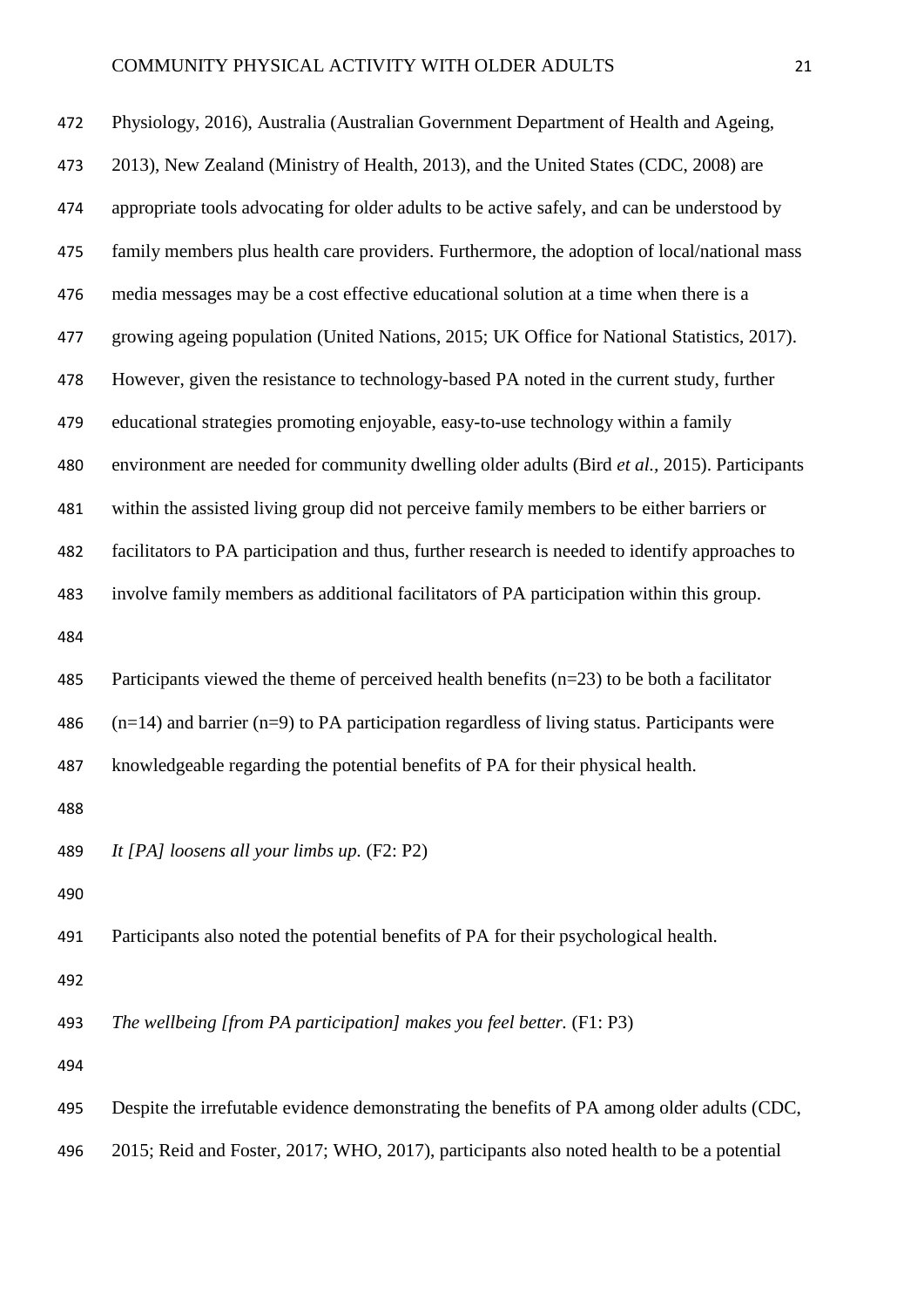497 barrier ( $n=14$ ) to PA participation due to doubts about their capabilities, or fear of causing

themselves harm, particularly if they were unfamiliar with it.

 *People have to be sure they can come to PA sessions because my sister had a heart attack… and she can't do a lot of these exercises.* (F1: P5)

 To overcome such perceptions, educational strategies at a population level should focus on communicating the role of PA in gaining health benefits for all as well as how well-designed PA programmes can aid in the management of common comorbidities specific to this age group (Gillespie *et al.,* 2012; Hamer, Lavoie and Bacon, 2013).

< Insert Figure 3 about here >

 Taken together with the findings of recent qualitative studies examining correlates of PA participation among older adults living in both assisted living (Baert *et al.,* 2016; Träff *et al.,* 2017) and community dwelling older adults (Fisher *et al.,* 2017; Phoenix and Tulle, 2017), results from this formative research study have been used to inform the design, delivery and recruitment strategies of an ongoing community PA intervention project. Specifically, changes implemented to programme design have included the introduction of, increased intervention duration from six to 12-weeks, maintenance sessions post-initial 12-week intervention, tea and coffee after each session to promote social interaction, and a reduction of early morning and late afternoon sessions. Changes to programme delivery have included the introduction of, participant choice in session activities, videoing participants at week 1 and week twelve to show participants their progression, and signposting participants to other local PA programmes. Finally, changes implemented to recruitment strategies have included,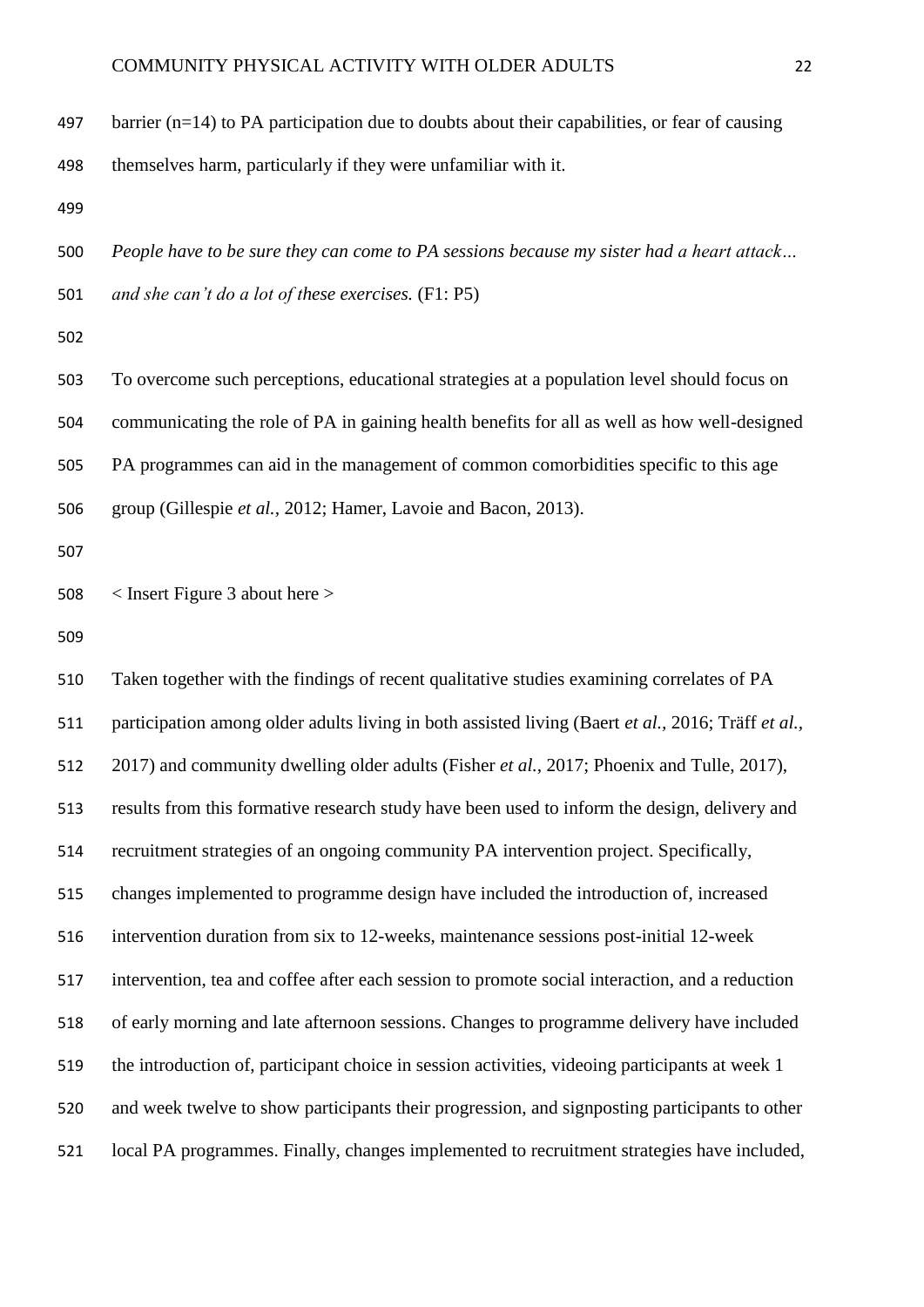improved relationships with general practitioners to enable them to refer participants onto the programme, leafleting in church halls and charity shops, and deliverers attending and subsequently advertising the programme at several Older Peoples' Forums. Such methods could also be adopted throughout similar community PA programmes elsewhere in order to increase programme fidelity, representativeness and effectiveness.

#### **Strengths and Limitations**

 Methodological strengths include the exploration of consensus and associated discussion through the focus groups and subsequent analysis process which allowed insight into the predisposing, enabling and reinforcing correlates of PA participation among older adults. Consistency of themes, data credibility, transferability, and dependability were achieved through the triangulation consensus of data between authors and methods. While this study reiterates important insights into the perceived barriers, facilitators and opportunities for PA participation among both community dwelling and assisted living older adults, value outside of this to the wider research community may be limited due to programme funding which only allowed for formative research strategies to recruit participants who had agreed to take part in an ongoing PA programme. Consequently, sampling bias is a potential issue as it could be assumed that a high proportion of the participants were already inclined to be and/or currently physically active given the positive predisposing comments with regard to motivation towards PA and current lifestyle choices (Costello et al., 2011). This is especially important given that motivators and barriers toward regular PA vary among currently active and inactive adults across the age range (Costello *et al.,* 2011; Hoare *et al.,* 2017). 544 Considering that less than 10% of older adults ( $\geq$  65 years of age) meet the recommended PA guidelines (Jefferis *et al.,* 2014), future research should seek to identify barriers and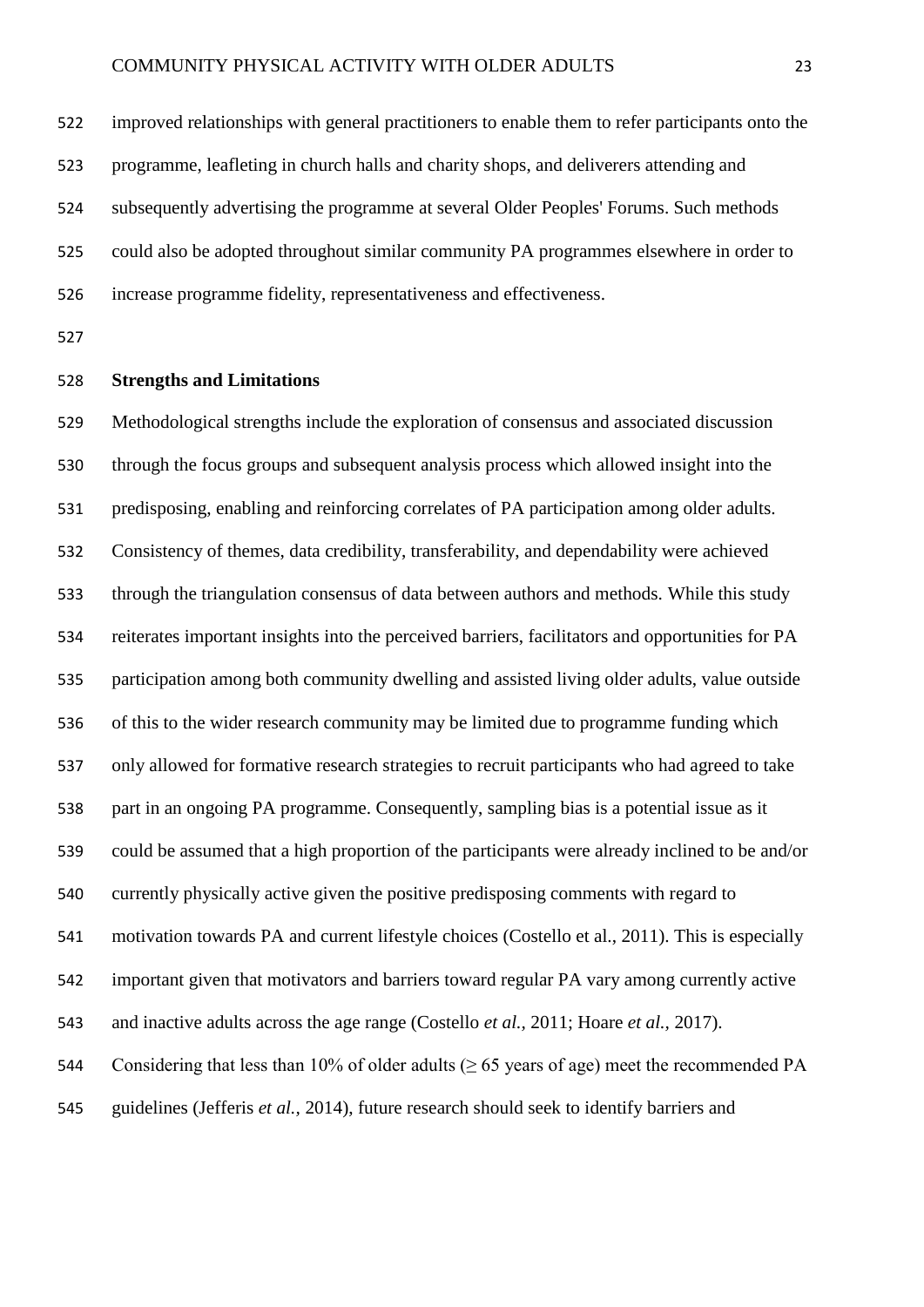facilitators among larger sample sizes of currently inactive older adults living within both the community and assisted living facilities.

 Additionally, a small convenience pragmatic sub-sample of participants from one assisted living facility were recruited and hence results cannot be considered representative. Furthermore, men tend to decrease participation in leisure-time PA as they get older; whereas this dose-response is not seen among women (Amagasa *et al.,* 2017). Consequently, there is the possibility of gender bias given the higher number of female participants recruited. However, the sample size, participants' ages and gender distribution are comparable to those reported in two recent studies examining barriers and facilitators to PA participation among older adults (Baert *et al.,* 2015; Moran *et al.,* 2015). Within these two studies the total number of participants was 15 (five male) and 40 (13 male) and the mean age of the respondents was 74 years, and 84 years, respectively. This compares to a total number of thirty-four participants (eight male) with a mean age of 78 years in the current study. Nevertheless, as well as exploring correlates of PA participation in relation to gender, functional status and age differences between the young-old (60-69 years), old-old (70-79 years), and oldest-old (80+ years) (Heo *et al.,* 2017), future research should obtain additional participant characteristic data prior to the intervention including, participants' current sedentary time and PA levels, history of PA, family history of PA, ethnicity, employment status, and educational achievements as such have been shown to potentially affect the perceived barriers and facilitators to PA participation among older adults (Greaney *et al.,* 2016; Keadle *et al.,* 2016).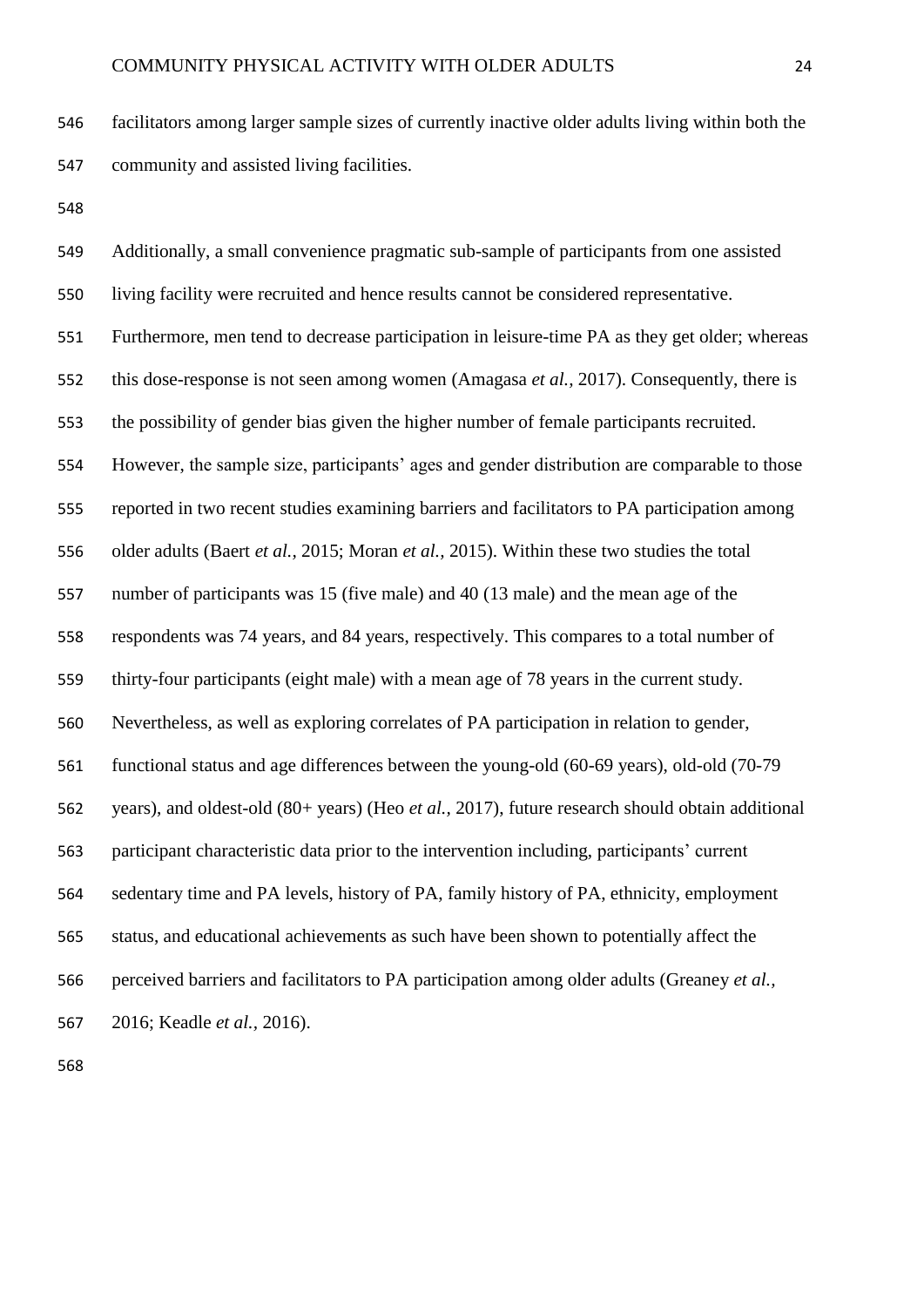#### **Conclusions**

 Older adults acknowledged the benefits of PA, not only for health but also those relating to socialising, enjoyment, relaxation, and physical and psychological wellbeing. The themes of opportunities and awareness for PA participation, cost, transport, location and season/weather varied dependent upon living status. These findings suggest current living status to be a separate correlate of PA participation among older adults. This data can be used to further strengthen the design, delivery and recruitment strategies of both the target GHGA PA intervention programme and international PA intervention programmes among older adults. Future interventions should consider educational strategies to communicate the role of PA in gaining health benefits for all, reducing SB, and countering the negative implicit attitudes that may undermine PA within this population. Given the small sample of participants in the current study, further comparative research exploring the barriers and facilitators between assisted living and community dwelling, and active and inactive older adults on both national and international levels is warranted.

#### **Disclosure statement**

No potential conflict of interest was reported by the authors.

- 
-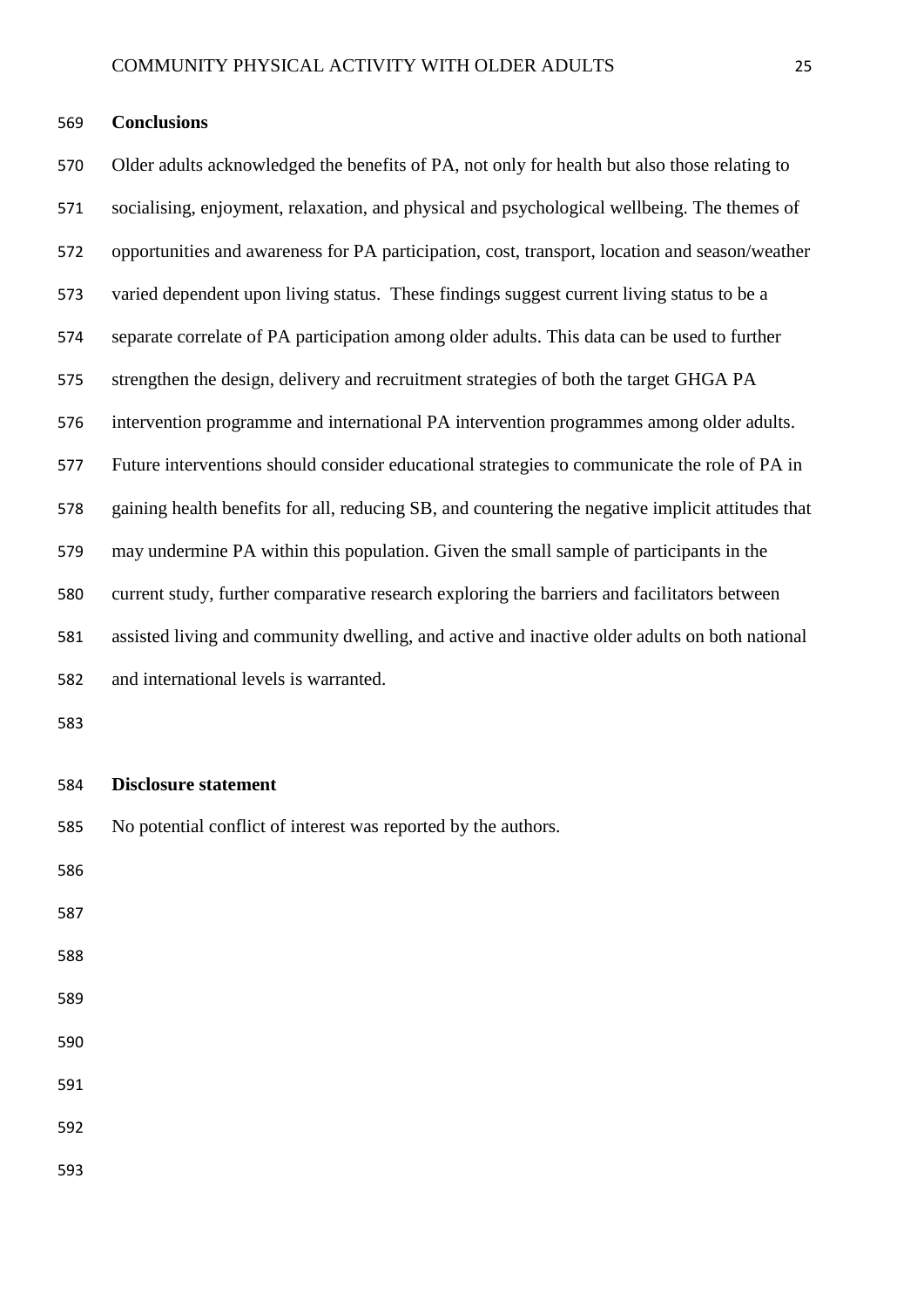#### **References**

- **Active People Survey** 2014. Active People Survey 8: Active People Interactive, available at: http://activepeople.sportengland.org/ [Accessed 9 October 2017].
- **Aggio, D., Fairclough, S., Knowles, Z.** and **Graves, L.** 2016. Validity and Reliability of a
- Modified English Version of the Physical Activity Questionnaire for Adolescents. *Archives of*
- *Public Health* 74, (1), 3-11.
- **Al-Busaidi, Z. Q.** 2008. Qualitative Research and its Uses in Health Care. *Sultan Qaboos University Medical Journal* 8, (1), 11-19.
- **Amagasa, S., Fukushima, N., Kikuchi, H., Takamiya, T., Oka, K.** and **Inoue, S.** 2017.
- Light and sporadic physical activity overlooked by current guidelines makes older women
- more active than older men. *International Journal of Behavioral Nutrition and Physical*
- *Activity* 14*,* (1), 59-65.
- **Australian Government Department of Health and Ageing** 2013. Recommendations on
- Physical Activity for Health for Older Australians, available at:
- http://www.health.gov.au/internet/main/publishing.nsf/content/130D93778A64136DCA257B
- F0001DACF2/\$File/pa-guidelines.pdf [Accessed 9 October 2017].

#### **Baert, V., Gorus, E., Calleeuw, K., De Backer, W.** and **Bautmans, I.** 2016. An

- Administrator's Perspective on the Organization of Physical Activity for Older Adults in
- Long-Term Care Facilities. *Journal of the American Medical Directors Association* 17, (1),
- 75-84.
- **Baert, V., Gorus, E., Mets, T.** and **Bautmans, I.** 2015. Motivators and Barriers for Physical
- Activity in Older Adults with Osteoporosis. *Journal of Geriatric Physical Therapy* 38, (3),
- 105-114.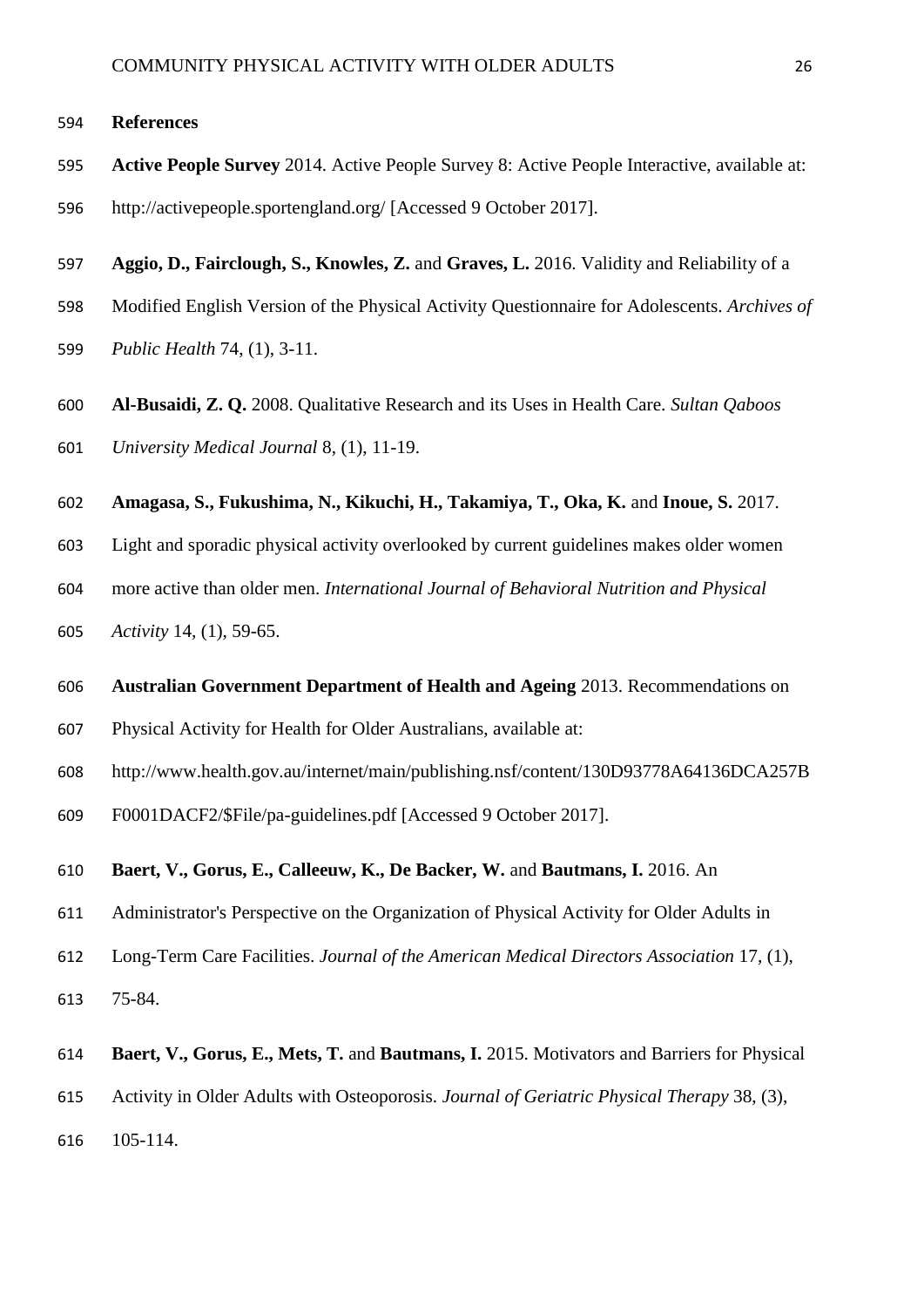#### **Banerjee, A. T., Kin, R., Strachan, P. H., Boyle, M. H., Anand, S. S.** and **Oremus, M.**

- 2015. Factors Facilitating the Implementation of Church-Based Heart Health Promotion
- Programs for Older Adults: A Qualitative Study Guided by the Precede-Proceed
- Model. *American Journal of Health Promotion* 29, (6), 365-373.
- **Barnes, J., Behrens, T.K., Benden, M.E., Biddle, S., Bond, D., Brassard, P., Brown, H.,**
- **Carr, L., Chaput, J.P., Christian, H.** and **Colley, R.** 2012. Letter to the Editor:
- Standardized use of the terms" sedentary" and" sedentary behaviours". *Applied Physiology*
- *Nutrition and Metabolism-Physiologie Appliquee Nutrition Et Metabolisme* 37, (3), 540-542.
- **Bird, M.L., Clark, B., Millar, J., Whetton, S.** and **Smith, S.** 2015. Exposure to
- "Exergames" Increases Older Adults' Perception of the Usefulness of Technology for
- Improving Health and Physical Activity: A Pilot Study. *JMIR Serious Games* 3, (2), 1-8.
- **Boddy, L. M., Knowles, Z. R., Davies, I. G., Warburton, G. L., Mackintosh, K. A.,**
- **Houghton, L.** and **Fairclough, S. J.** 2012. Using Formative Research to Develop the Healthy
- Eating Component of the CHANGE! School-Based Curriculum Intervention. *BMC Public*
- *Health* 12, (1), 710-720.
- **Booth, F. W.** and **Hawley, J. A.** 2015. The Erosion of Physical Activity in Western
- Societies: an Economic Death March. *Diabetologia* 58, (8), 1730-1734.

#### **Borodulin, K., Sipilä, N., Rahkonen, O., Leino-Arjas, P., Kestilä, L., Jousilahti, P.** and

- **Prättälä, R.** 2016. Socio-Demographic and Behavioral Variation in Barriers to Leisure-Time
- Physical Activity. *Scandinavian Journal of Public Health* 44, (1), 62-69.
- **Bouma, A. J., van Wilgen, P.** and **Dijkstra, A.** 2015. The Barrier-Belief Approach in the
- Counseling of Physical Activity. *Patient Education and Counseling*, 98, (2), 129-136.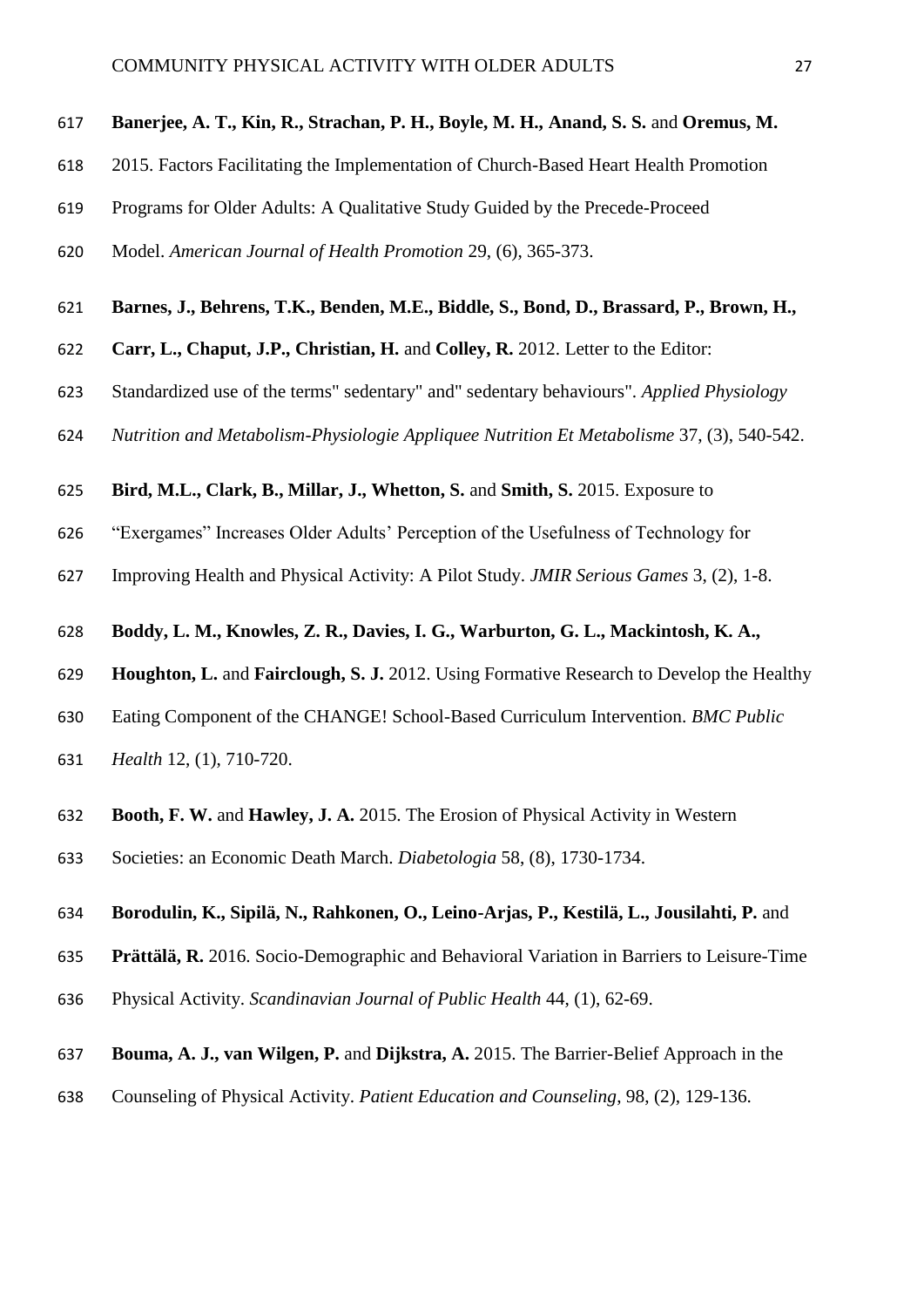- **Braun, V.** and **Clarke, V.** 2006. Using Thematic Analysis in Psychology. *Qualitative*
- *Research in Psychology* 3, (2), 77-101.

#### **Brown, D., Spanjers, K., Atherton, N., Lowe, J., Stonehewer, L., Bridle, C.** ... **and Lamb,**

- **S. E.** 2015. Development of an Exercise Intervention to Improve Cognition in People with
- Mild to Moderate Dementia: Dementia and Physical Activity (DAPA) Trial, Registration
- ISRCTN32612072. *Physiotherapy* 101, (2), 126-134.
- **Canadian Society for Exercise Physiology** 2016. Canadian Physical Activity Guidelines for
- Older Adults 65 Years and Older*,* available at:
- https://www.participaction.com/sites/default/files/downloads/Participaction-Canadian-
- physical-activity-guidelines-older-adult.pdf [Accessed 9 October 2017].
- **Carstensen, L. L., Isaacowitz, D. M.** and **Charles, S. T.** 1999. Taking Time Seriously: A
- Theory of Socioemotional Selectivity. *American Psychologist* 54, (3), 165-181.
- **Centers for Disease Control and Prevention** 2008. Physical Activity Guidelines for
- Americans: Fact Sheet for Health Professionals on Physical Activity Guidelines for Older
- Adults, available at:
- http://www.cdc.gov/physicalactivity/downloads/pa\_fact\_sheet\_olderadults.pdf [Accessed 9 October 2017].
- **Centers for Disease Control and Prevention** 2015. How Much Physical Activity do Older
- Adults Need?, available at: https://www.cdc.gov/physicalactivity/basics/older\_adults/
- [Accessed 12 October 2017].

#### **Chastin, S., Gardiner, P.A., Ashe, M.C., Harvey, J.A., Leask, C.F., Balogun, S.,**

- **Helbostad, J.L.** and **Skelton, D.A.** 2017. Interventions for reducing sedentary behaviour in
- community‐ dwelling older adults. *The Cochrane Library*, 1-13.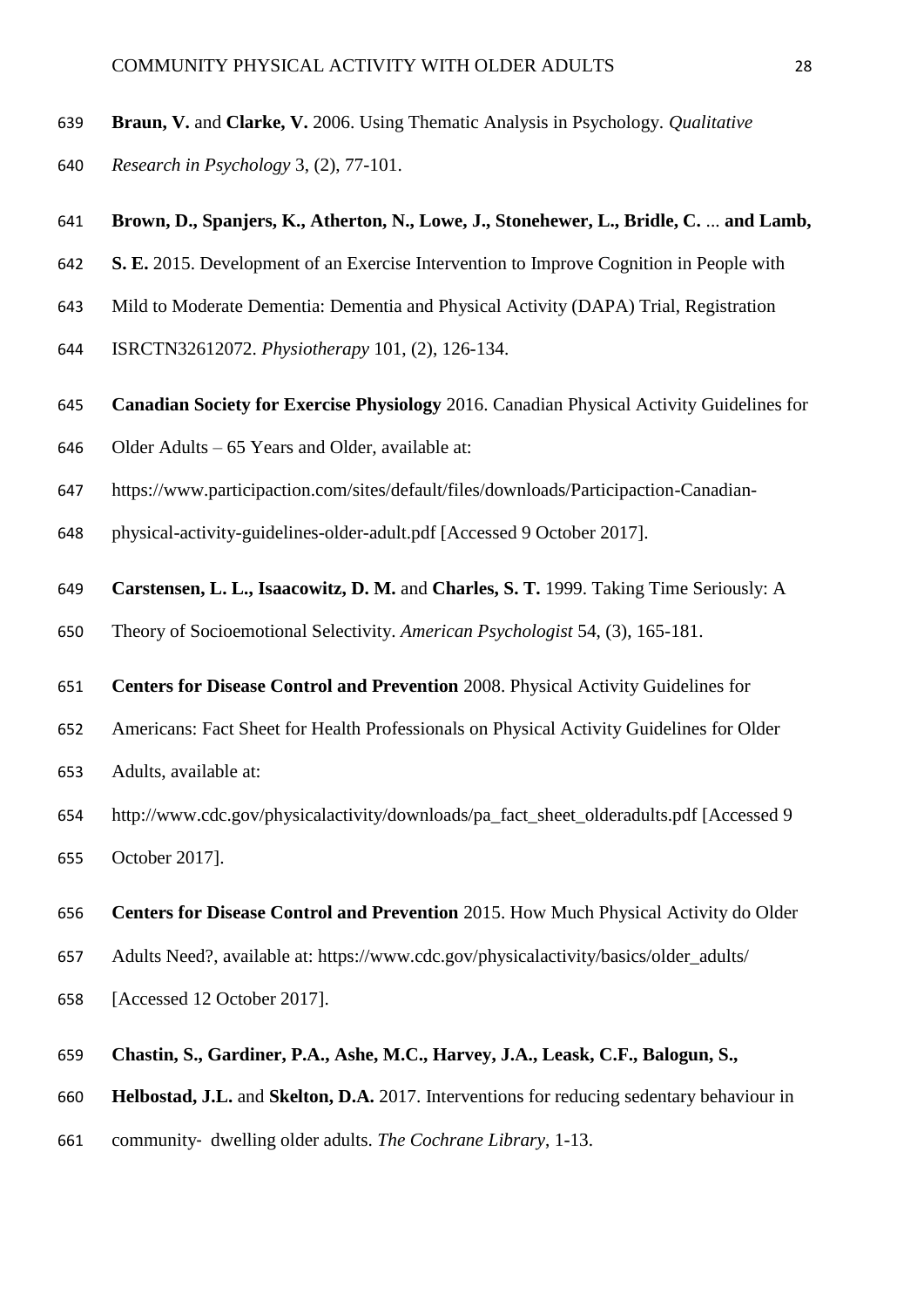#### **Chudyk, A.M., McKay, H.A., Winters, M., Sims-Gould, J.** and **Ashe, M.C.** 2017.

- Neighborhood walkability, physical activity, and walking for transportation: A cross-
- sectional study of older adults living on low income. *BMC geriatrics* 17*,* (1), 82-95.
- **Costello, E., Kafchinski, M., Vrazel, J.** and **Sullivan, P.** 2011. Motivators, barriers, and
- beliefs regarding physical activity in an older adult population. *Journal of geriatric physical*
- *therapy* 34, (3), 138-147.
- **Department for Communities and Local Government** 2015. The English Index of
- Multiple Deprivation (IMD) 2015 Guidance, available at:
- https://www.gov.uk/government/uploads/system/uploads/attachment\_data/file/464430/Englis
- h\_Index\_of\_Multiple\_Deprivation\_2015\_-\_Guidance.pdf [Accessed 9 October 2017].
- **Department of Health** 2011. Physical Activity Guidelines in the UK: Review and
- Recommendations, available at:
- https://www.gov.uk/government/uploads/system/uploads/attachment\_data/file/213743/dh\_12
- 8255.pdf [Accessed 9 October 2017].
- **Devereux-Fitzgerald, A., Powell, R., Dewhurst, A.** and **French, D.P.** 2016. The
- Acceptability of PA Interventions to Older Adults: A Systematic Review and Meta-Synthesis.
- *Social Science & Medicine* 158*,* 14-23.
- **Edwards, M.K.** and **Loprinzi, P.D.** 2016. The Association between Sedentary Behavior and
- Cognitive Function among Older Adults May Be Attenuated with Adequate Physical
- Activity. *Journal of Physical Activity and Health* 14, (1), 52-58.

#### **Emdadi, S., Hazavehie, S.M.M., Soltanian, A., Bashirian, S.** and **Heidari Moghadam, R.**

- 2015. Predictive Factors of Regular Physical Activity among Middle-Aged Women in the
- West of Iran, Hamadan: Application of PRECEDE Model. *Journal of research in health*
- *sciences* 15, (4), 244-249.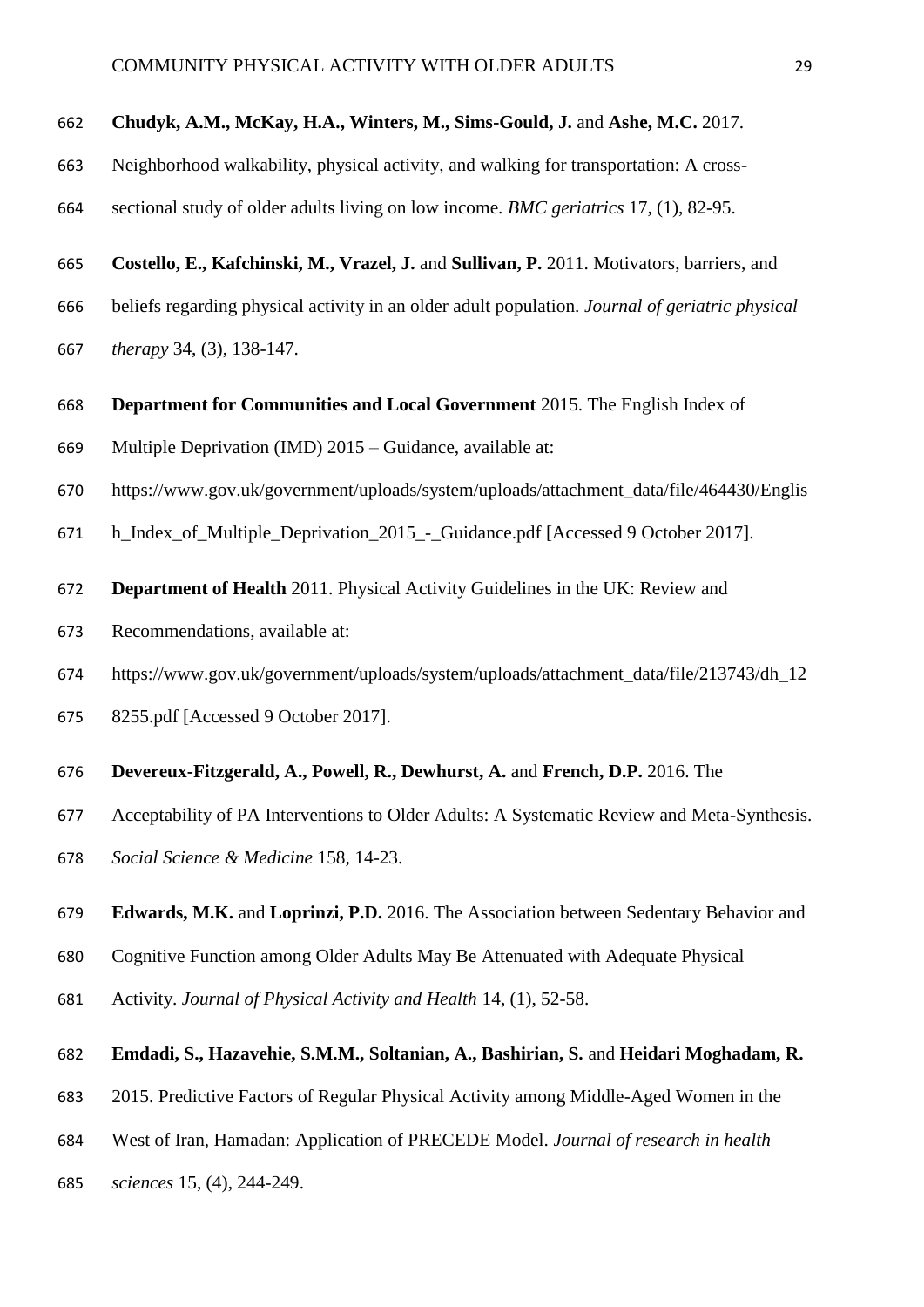- **Falck, R.S., Davis, J.C.** and **Liu-Ambrose, T.** 2016. What is the association between
- sedentary behaviour and cognitive function? A systematic review. *British Journal of Sports Medicine* 51, (10), 800-811.
- **Fisher, K.L., Harrison, E.L., Bruner, B.G., Lawson, J.A., Reeder, B.A., Ashworth, N.L.,**
- **Sheppard, M.S.** and **Chad, K.E.** 2017. Predictors of Physical Activity Levels in Community
- Dwelling Older Adults: A Multivariate Approach Based on a Socio-Ecological
- Framework. *Journal of Aging and Physical Activity*, 1-23.
- **Forbes, D., Thiessen, E.J., Blake, C.M., Forbes, S.C.** and **Forbes, S.** 2013. Exercise
- Programs for People with Dementia. *Cochrane Handbook for Systematic Reviews of*
- *Interventions* 12, 1-72.
- **Franco, M.R., Tong, A., Howard, K., Sherrington, C., Ferreira, P.H., Pinto, R.Z.** and
- **Ferreira, M.L.** 2015. Older People's Perspectives on Participation in Physical Activity: A
- Systematic Review and Thematic Synthesis of Qualitative Literature. *British Journal of*
- *Sports Medicine* 49, (19), 1268-1276.
- **French, D.P., Olander, E.K., Chisholm, A.** and **McSharry, J.** 2015. Which Behaviour
- Change Techniques are Most Effective at Increasing Older Adults' Self-efficacy and Physical
- Activity Behaviour? A Systematic Review. *Annals of Behavioural Medicine* 48, (2), 225-234.
- **Gagliardi, A. R., Faulkner, G., Ciliska, D.** and **Hicks, A.** 2015. Factors Contributing to the
- Effectiveness of Physical Activity Counselling in Primary Care: A Realist Systematic
- Review. *Patient Education and Counseling* 98, (4), 412-419.
- **Garcia, J.A., Schoene, D., Lord, S.R., Delbaere, K., Valenzuela, T.** and **Navarro, K.F.**
- 2016. A Bespoke Kinect Stepping Exergame for Improving Physical and Cognitive Function
- in Older People: A Pilot Study. *Games for Health Journal* 5, (6), 382-388.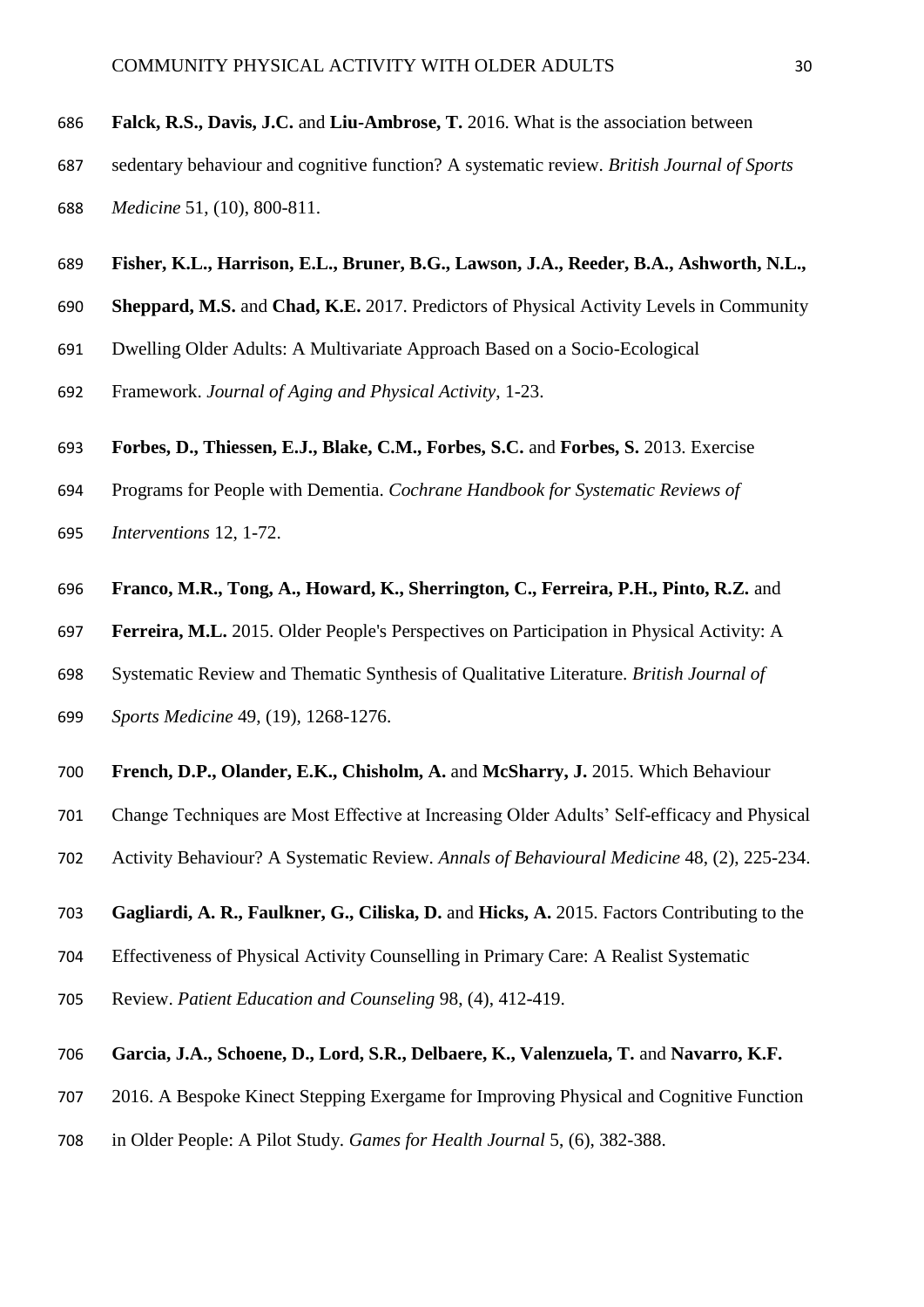- **Gardiner, C., Geldenhuys, G.** and **Gott, M.** 2016. Interventions to Reduce Social Isolation
- and Loneliness Among Older People: An Integrative Review. *Health & Social Care in the Community,* 1-17.
- **Gillespie, L.D., Robertson, M.C., Gillespie, W.J., Sherrington, C., Gates, S., Clemson,**
- **L.M.** and **Lamb, S.E.** 2012. Interventions for Preventing Falls in Older People Living in the
- Community. *Cochrane Handbook for Systematic Reviews of Interventions* 9, 1-420.
- **Glasgow, R.E., Green, L.W., Taylor, M.V.** and **Stange, K.C.** 2012. An evidence
- integration triangle for aligning science with policy and practice. *American journal of*
- *preventive medicine* 42*,* (6), 646-654.
- **Gray, P.M., Murphy, M.H., Gallagher, A.M.** and **Simpson, E.E.** 2015. Motives and
- Barriers to Physical Activity among Older Adults of Different Socio-Economic
- Status. *Journal of Aging & Physical Activity* 24, (3), 419-429.
- **Greaney, M.L., Lees, F.D., Blissmer, B.J., Riebe, D.** and **Clark, P.G.** 2016. Psychosocial
- Factors Associated With Physical Activity in Older Adults. *Annual Review of Gerontology*
- *and Geriatrics* 36, (1), 273-291.
- **Green, L. W.** and **Kreuter, M. W.** (4th ed.) 2005. *Health Program Planning: An*
- *Educational and Ecological Approach*. New York: McGraw-Hill.
- **Hamer, M., Lavoie, K.L.** and **Bacon, S.L.** 2013. Taking up Physical Activity in Later Life
- and Healthy Ageing: The English Longitudinal Study of Ageing. *British Journal of Sports*
- *Medicine* 48, (3), 239-243.
- **Haselwandter, E. M., Corcoran, M. P., Folta, S. C., Hyatt, R., Fenton, M.** and **Nelson, M.**
- **E.** 2015. The Built Environment, Physical Activity, and Aging in the United States: A State
- of the Science Review. *Journal of Aging and Physical Activity* 23, (2), 323-329.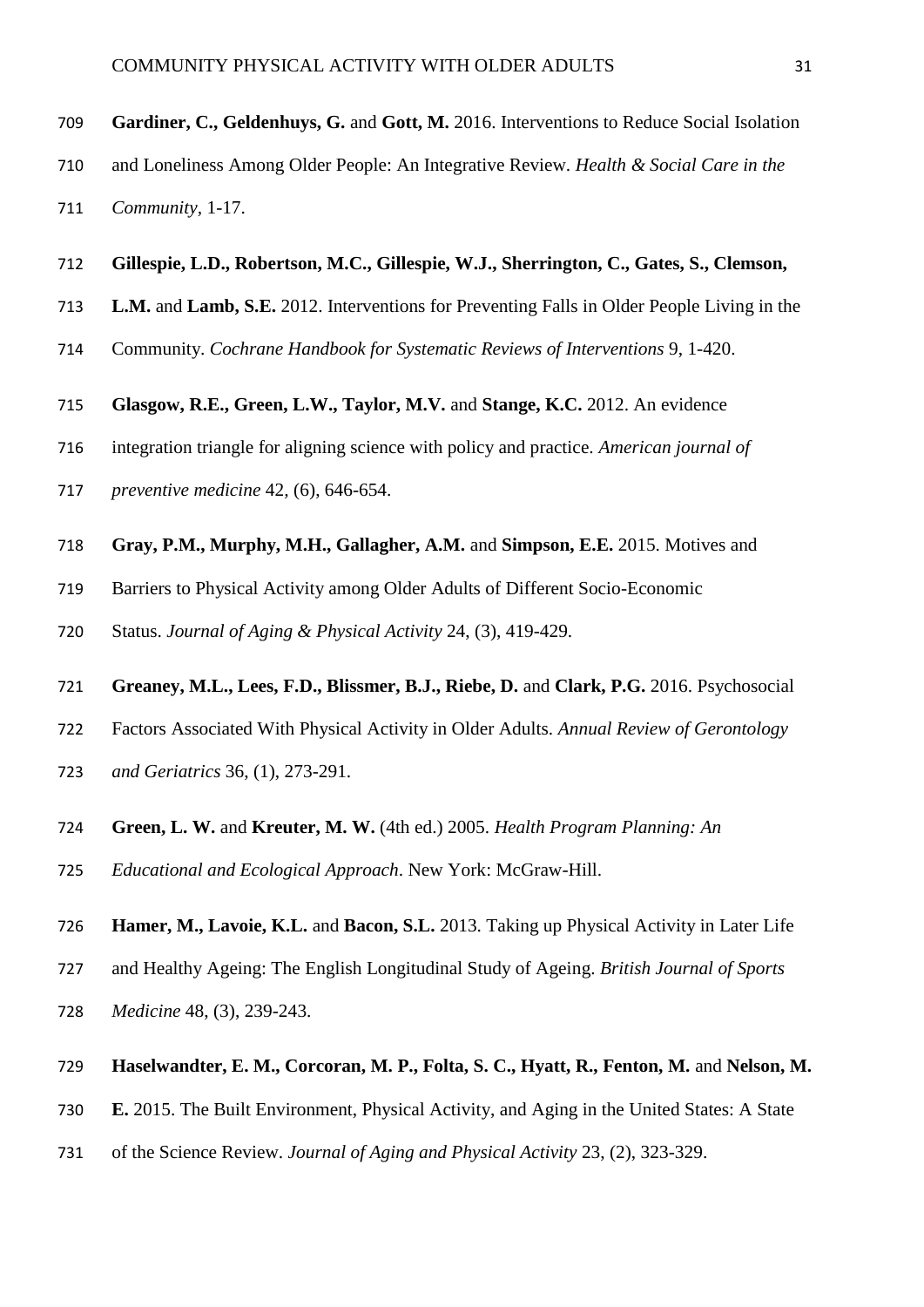# **Hawley-Hague, H., Horne, M., Skelton, D. A.** and **Todd, C.** 2016. Older Adults' Uptake

- and Adherence to Exercise Classes: Instructors' Perspectives. *Journal of Aging and Physical Activity* 24, (1), 119-128.
- **Healy, G.N., Winkler, E.A., Owen, N., Anuradha, S.** and **Dunstan, D.W.** 2015. Replacing
- sitting time with standing or stepping: associations with cardio-metabolic risk
- biomarkers. *European Heart Journal* 36, (39), 2643-2649.
- **Heo, J., Chun, S., Kim, B., Ryu, J.** and **Lee, Y.** 2017. Leisure activities, optimism, and
- personal growth among the young-old, old-old, and oldest-old. *Educational Gerontology* 43, (6), 289-299.
- **Hildebrand, M.** and **Neufeld, P.** 2009. Recruiting Older Adults into a Physical Activity
- Promotion Program: Active Living Every Day Offered in a Naturally Occurring Retirement Community. *The Gerontologist* 49, (5), 702-710.
- **Hoare, E., Stavreski, B., Jennings, G.L.** and **Kingwell, B.A.** 2017. Exploring motivation
- and barriers to physical activity among active and inactive Australian adults. *Sports* 5, (3), 47-54.
- **Hoppmann, C.A., Lee, J.C.M., Ziegelmann, J.P., Graf, P., Khan, K.M.** and **Ashe, M.C.**
- 2015. Precipitation and Physical Activity in Older Adults: The Moderating Role of
- Functional Mobility and Physical Activity Intentions. *The Journals of Gerontology Series B:*
- *Psychological Sciences and Social Sciences* 72, (5), 792–800.

### **Jefferis, B.J., Sartini, C., Lee, I.M., Choi, M., Amuzu, A., Gutierrez, C., Casas, J.P.,**

- **Ash, S., Lennnon, L.T., Wannamethee, S.G.** and **Whincup, P.H.** 2014. Adherence to
- Physical Activity Guidelines in Older Adults, Using Objectively Measured Physical Activity
- in a Population-Based Study. *BMC Public Health* 14, (1), 1-9.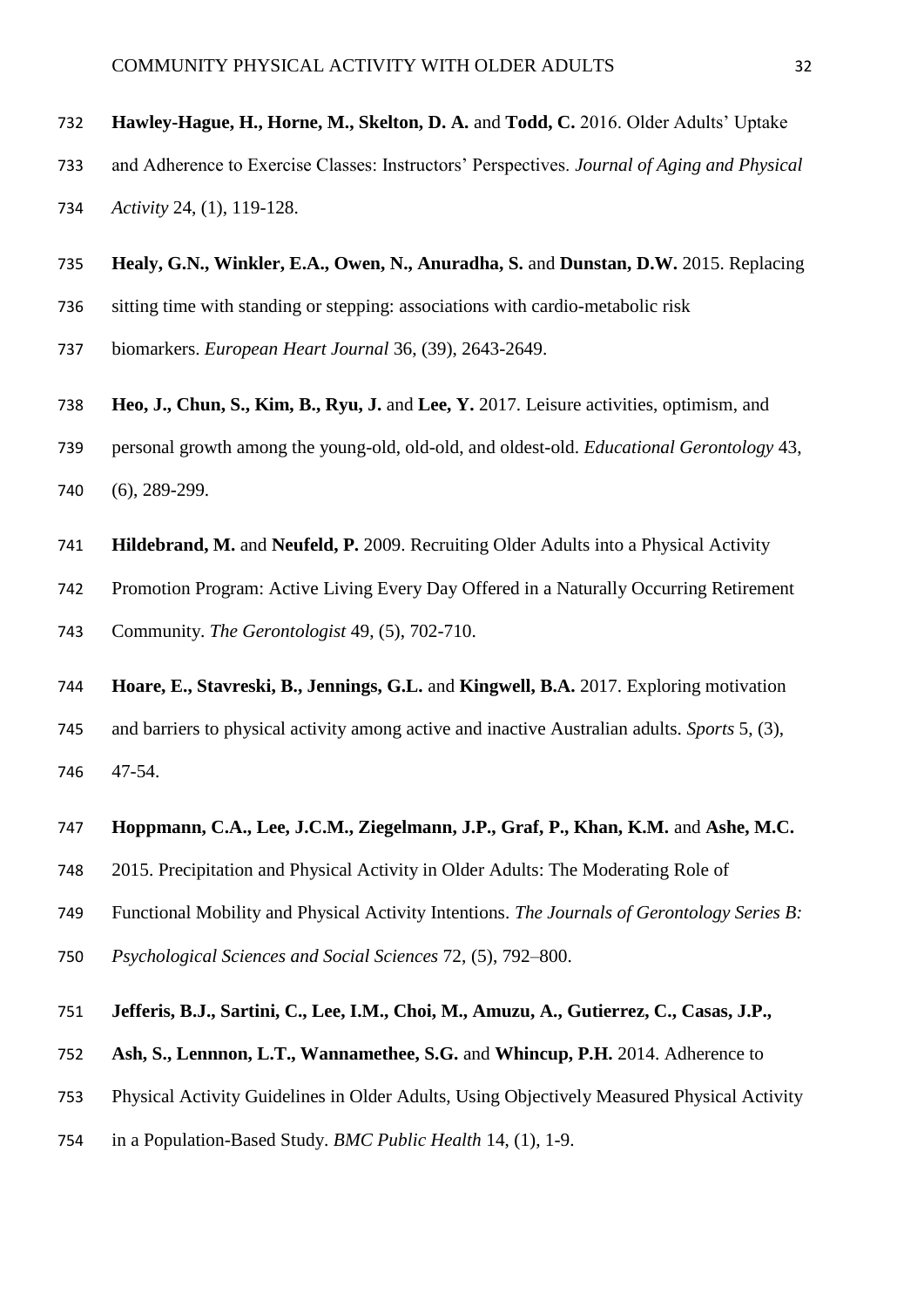#### **Keadle, S. K., McKinnon, R., Graubard, B. I.** and **Troiano, R. P.** 2016. Prevalence and

Trends in Physical Activity among Older Adults in the United States: A Comparison across

Three National Surveys. *Preventive Medicine* 89, 37-43.

- **Kim, J., Im, J.S.** and **Choi, Y.H.** 2016. Objectively measured sedentary behavior and
- moderate-to-vigorous physical activity on the health-related quality of life in US adults: The
- National Health and Nutrition Examination Survey 2003–2006. *Quality of Life Research* 26,
- (5), 1315-1326.
- **Knowles, Z. R., Parnell, D., Stratton, G.** and **Ridgers, N. D.** 2013. Learning from the
- Experts: Exploring Playground Experience and Activities using a Write and Draw
- Technique. *Journal of Physical Activity & Health* 10, (3), 406-415.
- **Kosteli, M.C., Williams, S.E.** and **Cumming, J.** 2016. Investigating the psychosocial determinants of physical activity in older adults: a qualitative approach. *Psychology & health* 31, (6), 730-749.
- **Lewis, B.A., Napolitano, M.A., Buman, M.P., Williams, D.M.** and **Nigg, C.R.** 2017.
- Future directions in physical activity intervention research: expanding our focus to sedentary behaviors, technology, and dissemination. *Journal of behavioral medicine* 40, (1), 112-126.
- **Mackintosh, K. A., Knowles, Z. R., Ridgers, N. D.** and **Fairclough, S. J.** 2011. Using
- Formative Research to Develop Change!: A Curriculum-Based Physical Activity Promoting
- Intervention. *BMC Public Health* 11, (1), 831-843.
- **Martin, A., Fitzsimons, C., Jepson, R., Saunders, D.H., van der Ploeg, H.P., Teixeira,**
- **P.J., Gray, C.M.** and **Mutrie, N.** 2015. Interventions with potential to reduce sedentary time
- in adults: systematic review and meta-analysis. *British Journal of Sports Medicine* 49, (16),
- 1056-1063.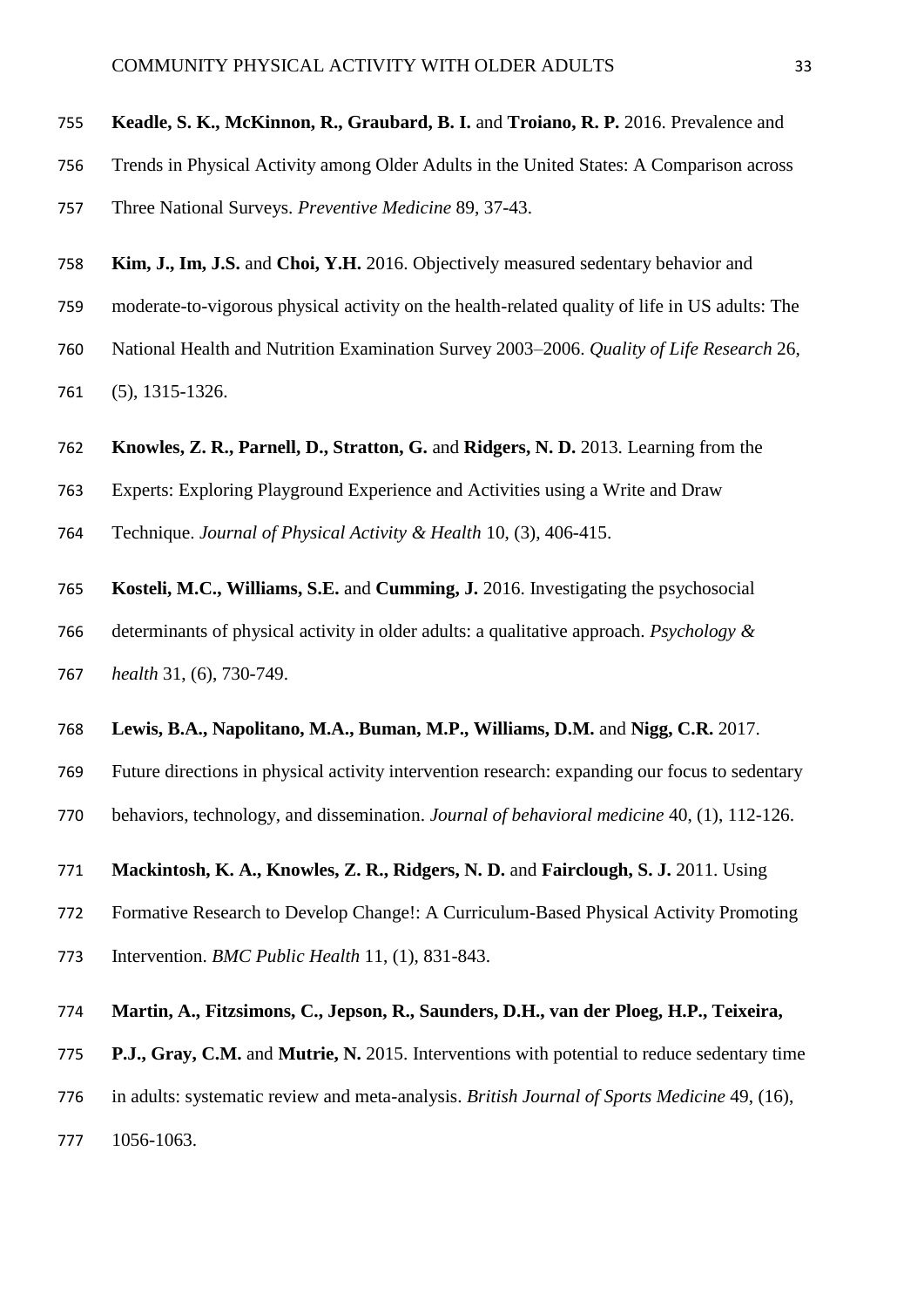## **McMahon, S. K., Lewis, B., Oakes, J. M., Wyman, J. F., Guan, W.** and **Rothman, A. J.**

- 2017. Assessing the Effects of Interpersonal and Intrapersonal Behavior Change Strategies on
- Physical Activity in Older Adults: a Factorial Experiment. *Annals of Behavioral Medicine* 51,
- (3), 376–390.
- **Middelweerd, A., Mollee, J.S., van der Wal, C.N., Brug, J.** and **te Velde, S.J.** 2014. Apps
- to promote physical activity among adults: a review and content analysis. *International*
- *journal of behavioral nutrition and physical activity* 11*,* (1), 97-106.
- **Milligan, C., Payne, S., Bingley, A.** and **Cockshott, Z.** 2015. Place and Wellbeing:
- Shedding Light on Activity Interventions for Older Men. *Ageing and Society* 35, (01), 124- 149.
- **Ministry of Health** 2013. Guidelines on Physical Activity for Older People (Aged 65 Years and Over), available at:
- https://www.health.govt.nz/system/files/documents/publications/guidelines-on-physical-
- activity-older-people-jan13-v3.pdf [Accessed 9 October 2017].
- **Moran, F., MacMillan, F., Smith-Merry, J., Kilbreath, S.** and **Merom, D.** 2015. Perceived
- Barriers, Facilitators and Patterns of Physical Activity of Older-old Adults Living in Assisted
- Retirement Accommodation. *Journal of Gerontology & Geriatric Research* 4, (6), 1-6.
- **Newitt, R., Barnett, F.** and **Crowe, M.** 2016. Understanding factors that influence
- participation in physical activity among people with a neuromusculoskeletal condition: A
- review of qualitative studies. *Disability and rehabilitation* 38*,* (1), 1-10.
- **Nicholson, N.R.** 2012. A review of social isolation: an important but underassessed condition
- in older adults. *The journal of primary prevention* 33, (2-3), 137-152.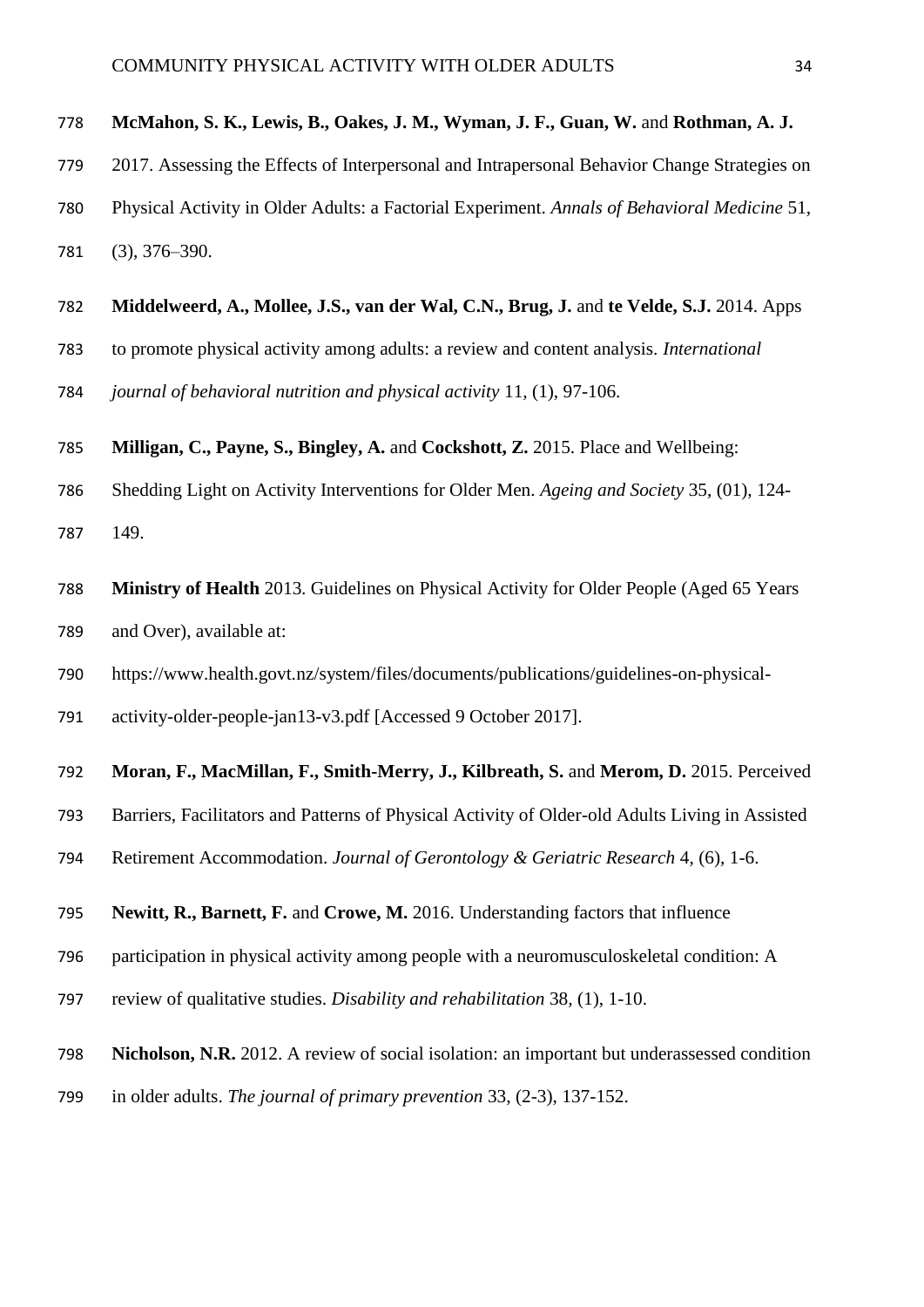#### **Noonan, R. J., Boddy, L. M., Fairclough, S. J.** and **Knowles, Z. R.** 2016a. Parental

- perceptions on childrens out-of-school physical activity and family-based physical activity.
- *Early Child Development and Care*, 1-16. doi:10.1080/03004430.2016.1194409
- **Noonan, R.J., Boddy, L.M., Fairclough, S.J.** and **Knowles, Z.R.** 2016b. Write, draw, show,
- and tell: a child-centred dual methodology to explore perceptions of out-of-school physical
- activity. *BMC public health* 16*,* (1), 326-344.
- **Notthoff, N., Klomp, P., Doerwald, F.** and **Scheibe, S.** 2016. Positive Messages Enhance
- Older Adults' Motivation and Recognition Memory for Physical Activity
- Programmes. *European Journal of Ageing* 13, (3), 1-7.
- **Orr, N.** and **Phoenix, C.** 2015. Photographing physical activity: using visual methods to
- 'grasp at'the sensual experiences of the ageing body. *Qualitative Research* 15*,* (4), 454-472.

**Owen, N., Healy, G.N., Matthews, C.E.** and **Dunstan, D.W.** 2010. Too much sitting: the

- population-health science of sedentary behavior. *Exercise and sport sciences reviews* 38, (3), 105-113.
- **Petrescu-Prahova, M., Belza, B., Kohn, M.** and **Miyawaki, C.** 2015. Implementation and
- Maintenance of a Community-Based Older Adult Physical Activity Program. *The*
- *Gerontologist* 56, (4), 1-10.
- **Phillips, L.J.** and **Flesner, M.** 2013. Perspectives and Experiences Related to Physical
- Activity of Elders in Long-Term-Care Settings*. Journal of Aging* & *Physical Activity* 21, (1), 33-50.
- **Phoenix, C.** and **Tulle, E.** 2017. Physical activity and ageing. IN: J. Piggin, L. Mansfield,
- and M. Weed, eds. *The Routledge handbook of physical activity policy and practice*. London:
- Routledge.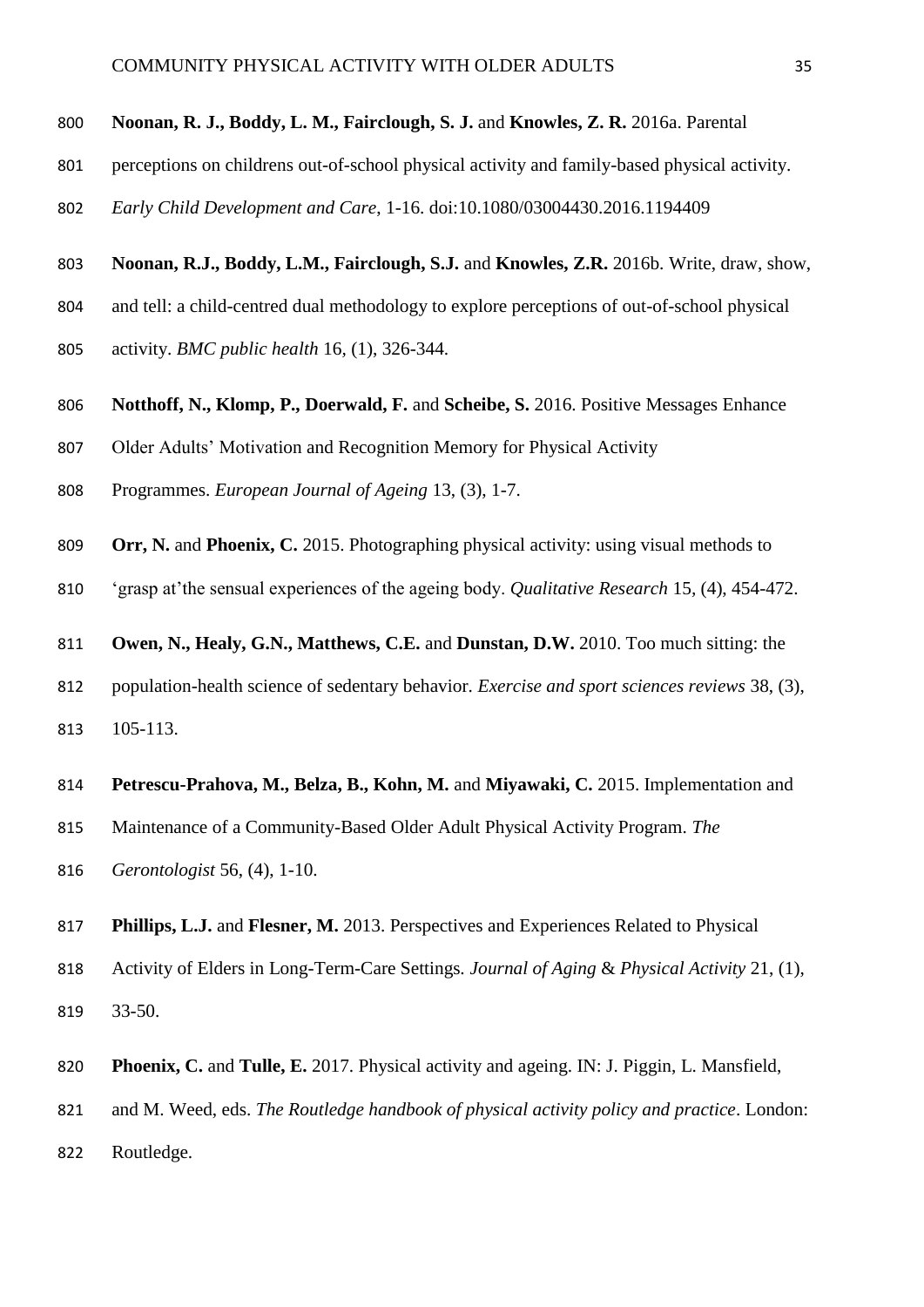**Plotnikoff, R. C., Lubans, D. R., Penfold, C. M.** and **Courneya, K. S.** 2014. Testing the

- 824 utility of three social-cognitive models for predicting objective and self-report physical
- activity in adults with type 2 diabetes. *British journal of health psychology* 19*,* (2), 329-346.
- **Prince, S. A., Saunders, T. J., Gresty, K.** and **Reid, R. D.** 2014. A comparison of the
- effectiveness of physical activity and sedentary behaviour interventions in reducing sedentary
- time in adults: A systematic review and meta-analysis of controlled trials. *Obesity Reviews* 15, (11), 905-919.
- **Prins, R.G.** and **van Lenthe, F.J.** 2015. The Hour-to-Hour Influence of Weather Conditions
- on Walking and Cycling among Dutch Older Adults. *Age & Ageing* 44, (5), 1-5.
- **Reid, H.** and **Foster, C.** 2016. Infographic. Physical Activity Benefits for Adults and Older Adults. *British Journal of Sports Medicine* 0*,* 1-2.
- **Rejeski, W.J., Axtell, R., Fielding, R., Katula, J., King, A.C., Manini, T.M., Marsh, A.P.,**
- **Pahor, M., Rego, A., Tudor-Locke, C.** and **Newman, M.** 2013. Promoting Physical
- Activity for Elders with Compromised Function: The Lifestyle Interventions and
- Independence for Elders (LIFE) Study Physical Activity Intervention. *Clinical Interventions*
- *in Aging* 8, 1119-1131.
- **Schneider, J. L., Goddard, K. A., Davis, J., Wilfond, B., Kauffman, T. L., Reiss, J. A.** ...
- and **McMullen, C.** 2016. "Is It Worth Knowing?" Focus Group Participants' Perceived
- Utility of Genomic Preconception Carrier Screening. *Journal of Genetic Counseling* 25, (1),
- 135-145.
- **Shaw, R.J., Čukić, I., Deary, I.J., Gale, C.R., Chastin, S.F., Dall, P.M., Skelton, D.A.** and
- **Der, G.** 2017. Relationships between socioeconomic position and objectively measured
- sedentary behaviour in older adults in three prospective cohorts. *BMJ Open* 7*,* (6), 1-11.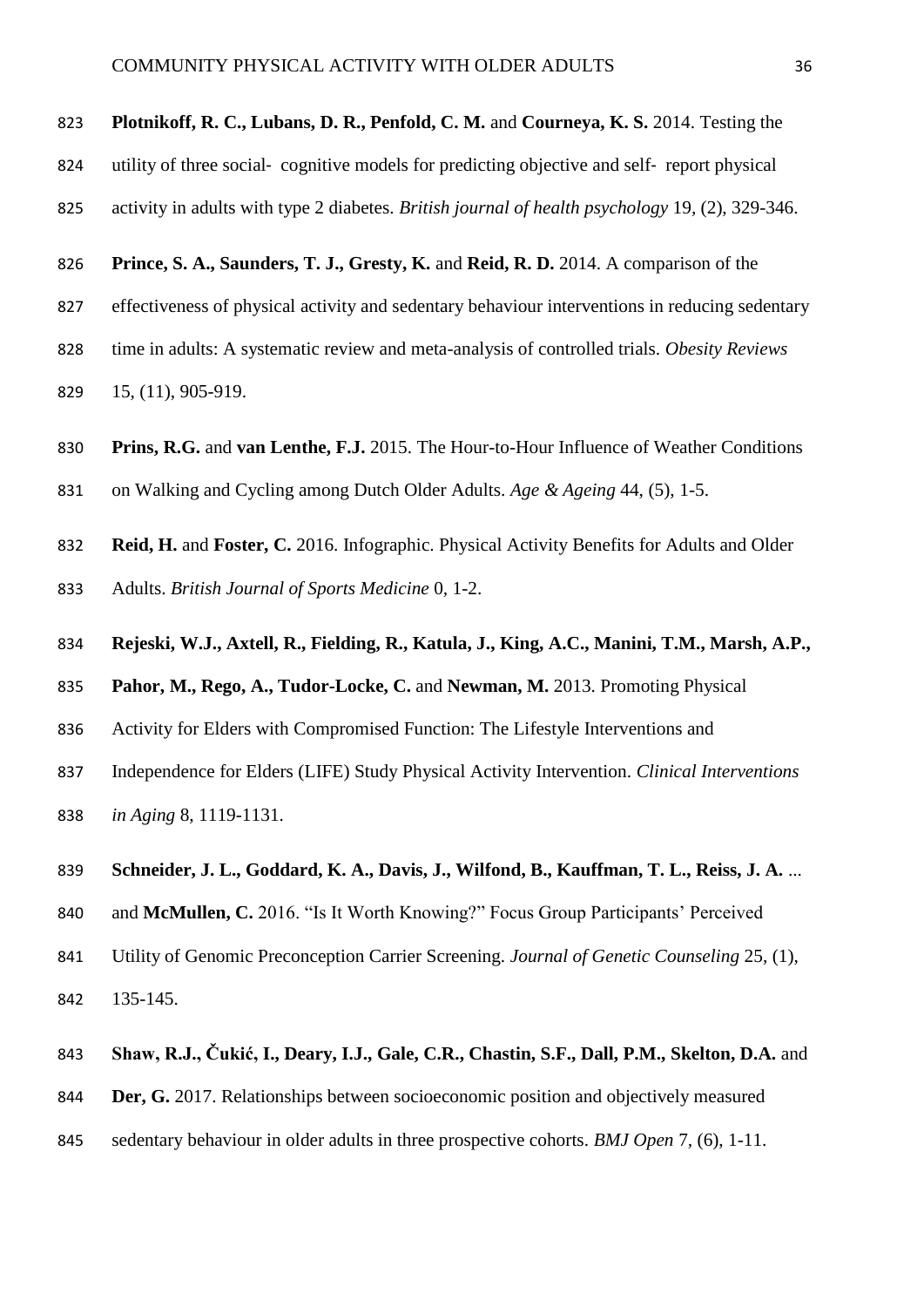```
846 Skjæret, N., Nawaz, A., Morat, T., Schoene, D., Helbostad, J. L. and Vereijken, B. 2016.
```
- Exercise and Rehabilitation Delivered through Exergames in Older Adults: An Integrative
- Review of Technologies, Safety and Efficacy. *International Journal of Medical*
- *Informatics* 85, (1), 1-16.
- **Smith, B.** and **Caddick, N.** 2012. Qualitative Methods in Sport: A Concise Overview for
- Guiding Social Scientific Sport Research. *Asia Pacific Journal of Sport and Social Science* 1, (1), 60-73.
- **Smith, G.L., Banting, L., Eime, R., O'Sullivan, G.** and **van Uffelen, J.G.** 2017. The
- association between social support and physical activity in older adults: a systematic
- review. *International Journal of Behavioral Nutrition and Physical Activity* 14*,* (1), 56-77.
- **Sport England** 2012. GET HEALTHY, GET ACTIVE: Learn more about our initial
- investments into tackling inactivity from 2012-2016, available at:
- https://www.sportengland.org/our-work/health-and-inactivity/get-healthy-get-active/
- [Accessed 9 October 2017].
- **Sport England** 2015. Local Profile Tool, available at: http://www.sportengland.org/our-
- work/local-work/local-government/local-sport-profile/ [Accessed 9 October 2017].
- **Stewart, D. W.** and **Shamdasani, P. N.** (vol. 20) 2014. *Focus Groups: Theory and Practice*. Sage publications.
- **Susan, J., Mallan, K., Callaway, L., Daniels, L.A.** and **Nicholson, J.M.** 2017. A cross
- sectional comparison of predisposing, reinforcing and enabling factors for lifestyle health
- behaviours and weight gain in healthy and overweight pregnant women. *Maternal and child*
- *health journal* 21, (3), 626-635.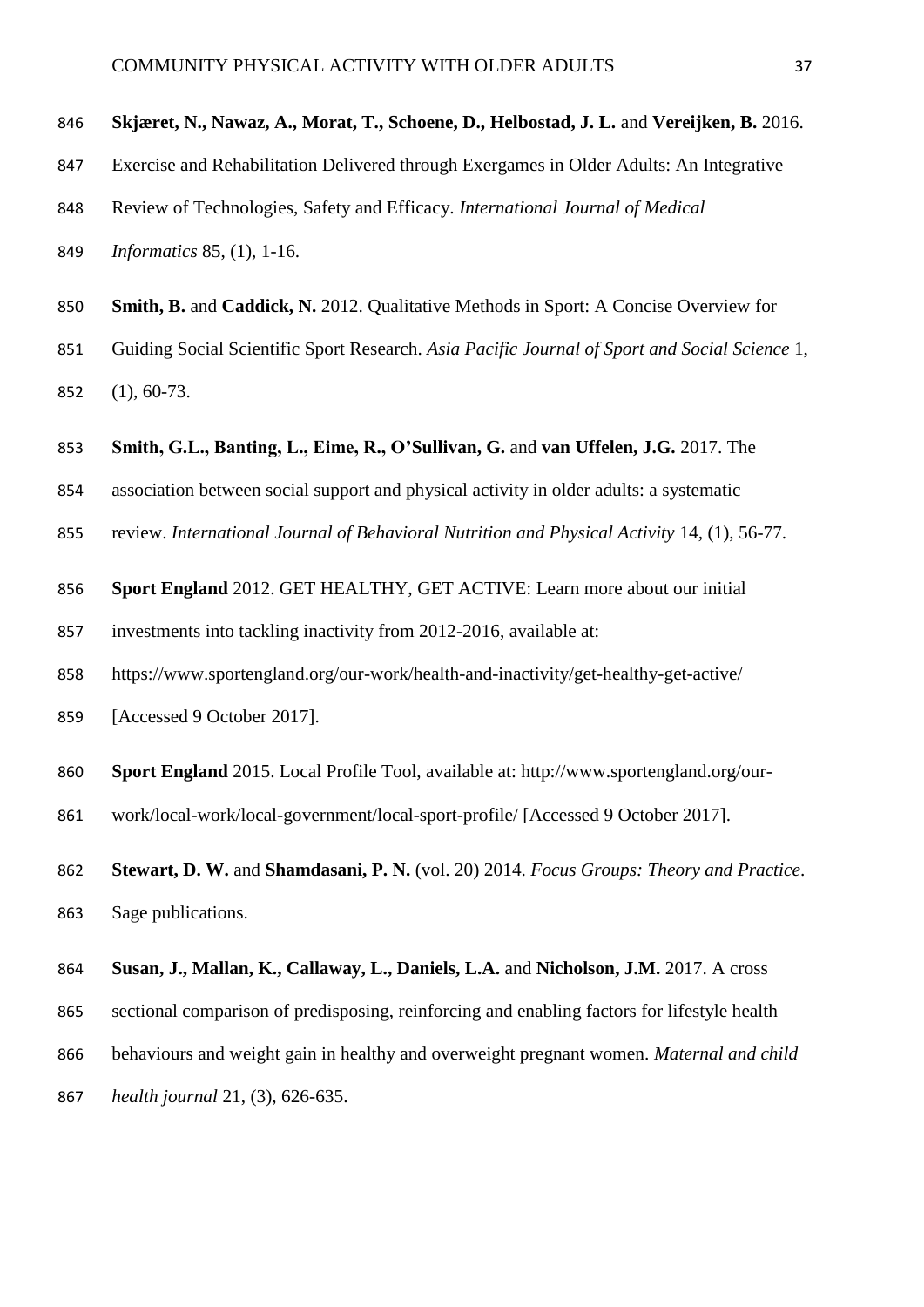**Träff, A.M., Cedersund, E.** and **Nord, C.** 2017. Perceptions of physical activity among

- elderly residents and professionals in assisted living facilities. *European Review of Aging and*
- *Physical Activity* 14, (1), 2-11.
- **Tremblay, M. S., Aubert, S., Barnes, J. D., Saunders, T. J., Carson, V., Latimer-**
- **Cheung, A. E.** . . . **Chinapaw, M. J. M.** 2017. Sedentary Behavior Research Network
- (SBRN) Terminology Consensus Project process and outcome. *International Journal of*
- *Behavioral Nutrition and Physical Activity* 14*,* (1), 75-92.
- **Tucker, J. M., Welk, G. J.** and **Beyler, N. K.** 2011. Physical Activity in US Adults:
- Compliance with the Physical Activity Guidelines for Americans. *American Journal of*
- *Preventive Medicine* 40, (4), 454-461.
- **UK Office for National Statistics** 2017. Mid-2016 Population Estimates, available at:
- https://www.ons.gov.uk/peoplepopulationandcommunity/populationandmigration/population
- estimates/bulletins/annualmidyearpopulationestimates/latest [Accessed 9 October 2017].
- **United Nations** 2015. World Population Ageing Report, available at:
- http://www.un.org/en/development/desa/population/publications/pdf/ageing/WPA2015\_Repo rt.pdf [Accessed 9 October 2017].
- **Van Cauwenberg, J., De Bourdeaudhuij, I., Clarys, P., Nasar, J., Salmon, J., Goubert,**
- **L.** and **Deforche, B.** 2016. Street characteristics preferred for transportation walking among
- older adults: a choice-based conjoint analysis with manipulated photographs. *International*
- *journal of behavioral nutrition and physical activity* 13*,* (1), 6-22.
- **Van Dyck, D., Mertens, L., Cardon, G., De Cocker, K.** and **De Bourdeaudhuij, I.** 2017.
- Opinions toward Physical Activity, Sedentary Behavior, and Interventions to Stimulate
- Active Living During Early Retirement: A Qualitative Study in Recently Retired
- Adults. *Journal of aging and physical activity* 25*,* (2), 277-286.